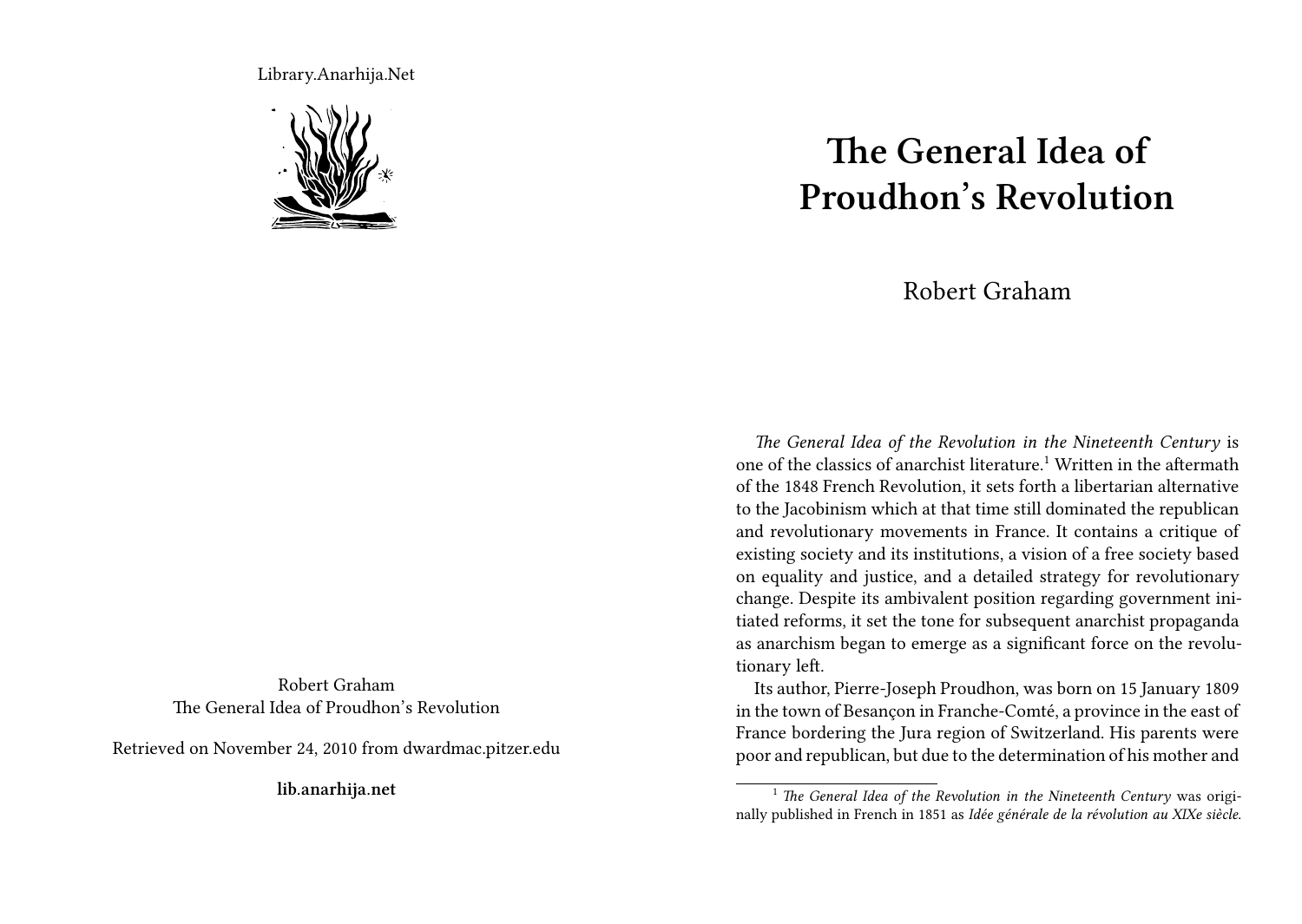a modest bursary he was able to attend school for a time, where he regularly won the class prize despite being too poor to afford his own books. Eventually he was forced to quit school in order to support himself and his family. He became a printer. Religious tracts formed the bulk of the material he worked with, and they had the unintended effect of eroding his religious belief.

In 1829 he supervised the printing of Charles Fourier's *Le Nouveau Monde Industriel et Sociétaire*, one of the great works of utopian socialism. He had several discussions with Fourier himself and was, as he later recounted, for 'six whole weeks… the captive of this bizarre genius.'<sup>2</sup> The influence of Fourier can be detected throughout Proudhon's own works, but Proudhon prided himself on his 'scientific' approach and lacked the sometimes fantastic utopian imagination of Fourier.

It was not until 1839 that Proudhon published his first important essay in social criticism, *De l'utilité de la célébration du Dimanche considérée sous les rapports de l'hygiène publique, de la morale, des relations de famille et de cité* (On the utility of Sunday observance from the viewpoints of public hygiene, morality and civic and family relations). In it he set forth with admirable clarity the nature of the 'social problem' to which he was to dedicate his life in attempting to provide a solution: 'to find a state of social equality which is neither community, nor despotism, nor parcelling out, nor anarchy, but liberty in order and independence in unity.'<sup>3</sup>

The definitive scholarly edition, with extensive notes and introduction by Aimé Berthod, was published in 1923 as volume 2 of the Rivière edition of Proudhon's collected works. This essay is a slightly revised version of my introduction to the 1989 Pluto Press edition, a facsimile reproduction of John Beverley Robinson's translation published in 1923 by Freedom Press, the anarchist publishing group. The Robinson translation has recently been republished by Dover Publications.

<sup>2</sup> Proudhon, quoted in George Woodcock, *Pierre-Joseph Proudhon* (London: Routledge & Kegan Paul, 1956), p. 13; republished with a new foreword by the author (Montreal: Black Rose Books, 1987).

<sup>3</sup> Proudhon, quoted in K. Steven Vincent, *Pierre-Joseph Proudhon and the Rise of French Republican Socialism* (Oxford: Oxford University Press, 1984), p. 60.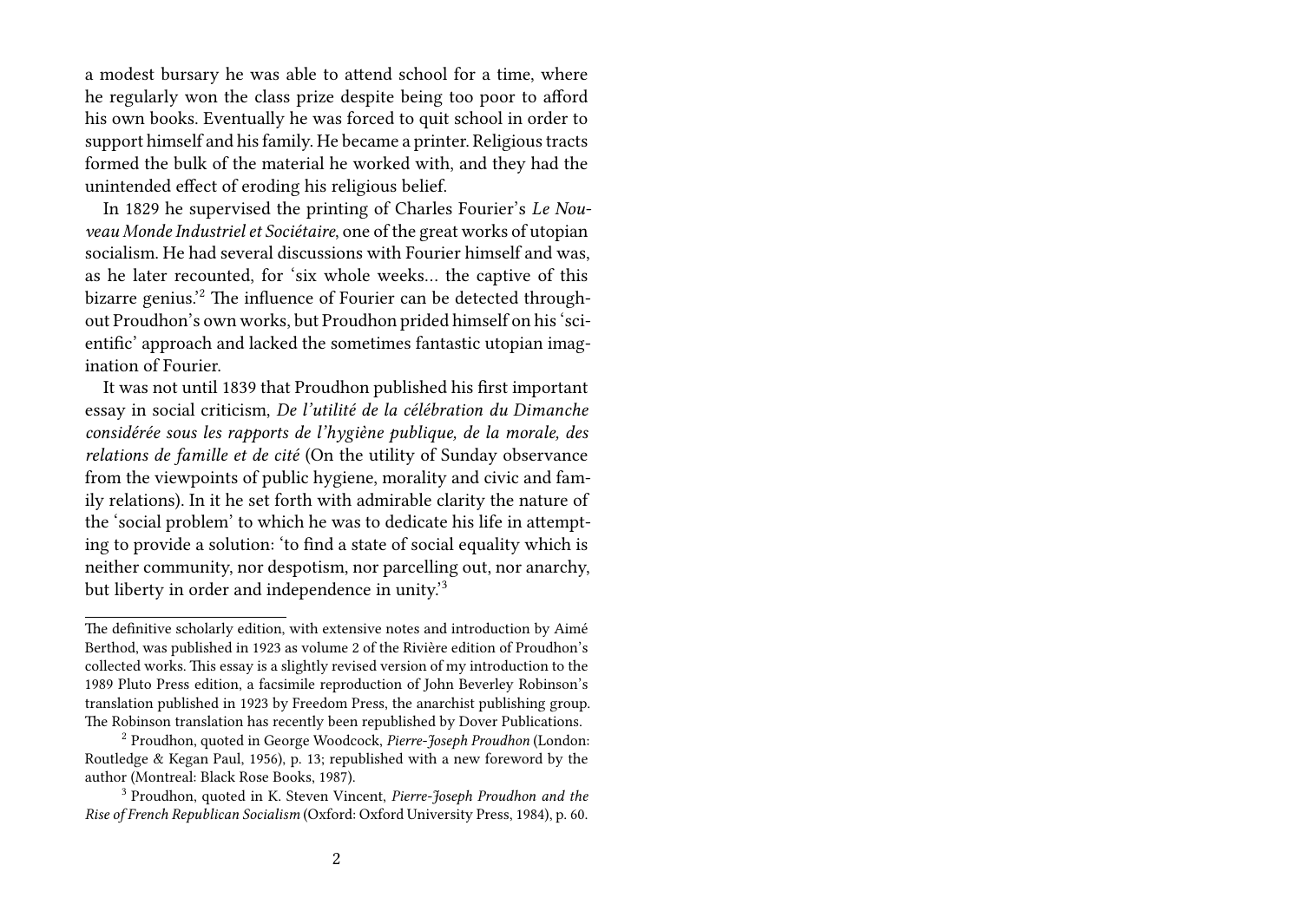But it was his next work that was to gain for him lasting notoriety and a reputation as one of the leading socialist theorists of his day. First published in 1840, Proudhon's *What Is Property? An Inquiry into the Principle of Right and of Government* was a forceful critique of private property and government. To the question contained in the title of the book, Proudhon replied that 'property is theft,' earning for him the enmity of the right and the respect of the revolutionary left.<sup>4</sup> Karl Marx, later Proudhon's scornful opponent, praised the work as 'the first resolute, pitiless, and at the same time scientific investigation' and critique of private property.<sup>5</sup>

Had Proudhon limited himself to a critique of private property he would have secured for himself a lasting reputation. But he went further. Besides declaring that property is theft, he proclaimed himself an anarchist.

Before Proudhon, the word 'anarchist' had been exclusively used as a derogatory epithet to be flung at one's political opponents. Proudhon was the first person to adopt the label with enthusiasm. He denounced the 'government of man by man' as 'oppression,' and in its place advocated a society based on 'equality, law, independence, and proportionality' which 'finds its highest perfection in the union of order with anarchy.'<sup>6</sup> He defined 'anarchy' as 'the absence of a master, of a sovereign,' and envisaged a society in which 'the sovereignty of the will yields to the sovereignty of reason.'<sup>7</sup>

Despite these apparently radical pronouncements against property and government, Proudhon rejected neither property nor gov-

<sup>4</sup> Proudhon, *What Is Property?* (New York: Dover Publications, 1970). The claim that Proudhon took this phrase from the Girondin, J.P. Brissot de Warville, repeated by Marx after his break with Proudhon, has been decisively refuted by Robert L. Hoffman in his study, *Revolutionary Justice: The Social and Political Theory of P.J. Proudhon* (Urbana: University of Illinois Press, 1972), pp. 46–48.

<sup>5</sup> Marx, *Selected Writings*, ed. David McLellan (Oxford: Oxford University Press, 1977), p. 132 (from *The Holy Family*, 1845).

<sup>6</sup> Proudhon, *What Is Property?*, pp. 286, 280.

<sup>7</sup> Ibid., p. 277.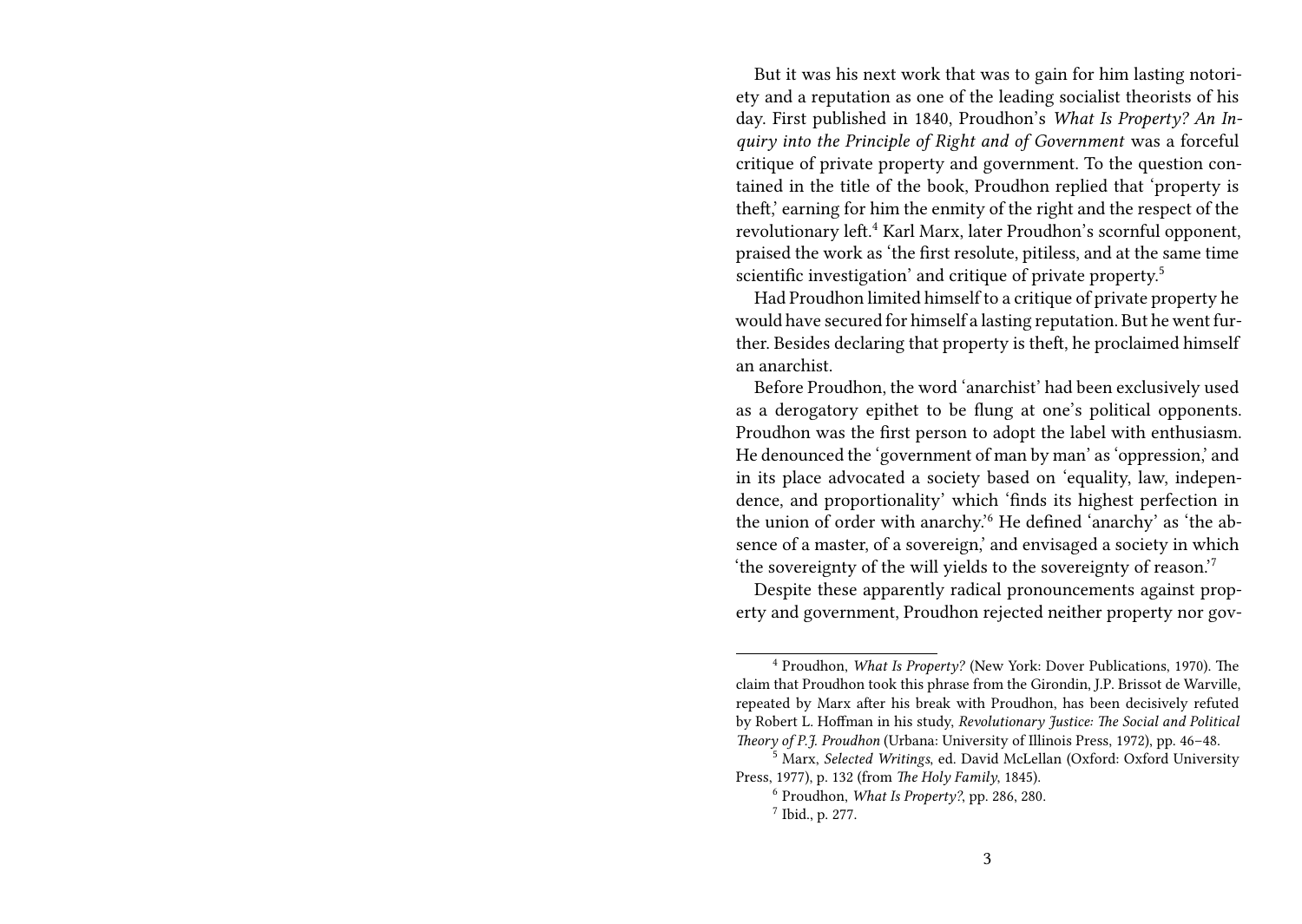ernment completely. In place of the right to property, which he defined as the right to use and abuse something as one pleases, he put forward usufruct or the right of possession, which he defined as the right to possess and to use the land, tools and implements necessary to maintain one's economic independence.

What Proudhon really objected to with respect to private property was the earning of income from the labour of others through such means as rent, interest and wage labour. After paying employees their wages, the capitalist retains the remaining profit without contributing any productive labour himself. Associated together, the workers create a productive capacity greater than the sum of their individual powers, but it is the capitalist who reaps the benefit. The workers acquiesce in their own exploitation because their only alternatives are starvation and misery.

Proudhon's solution was to advocate equivalent exchange of products directly between the associated workers themselves, with value being determined by the cost of production and the amount of labour time. To this basic scheme he was later to add proposals for free credit and a system of mutual guarantees (of service and markets, for example).

After defining anarchy as the absence of a master or sovereign, Proudhon makes the telling prediction that 'such is the form of government to which we are every day approximating.'<sup>8</sup> This seemingly paradoxical description of anarchy as a 'form of government' reveals some serious ambiguities, if not contradictions, in Proudhon's earliest anarchist proposals.

In 1840, far from advocating the complete abolition of all forms of government, Proudhon was merely advocating the replacement of one form of government, government based on the will of the sovereign, with another form of government, government based on reason, or as Proudhon described it, 'scientific socialism,' an

<sup>8</sup> Ibid., p. 277.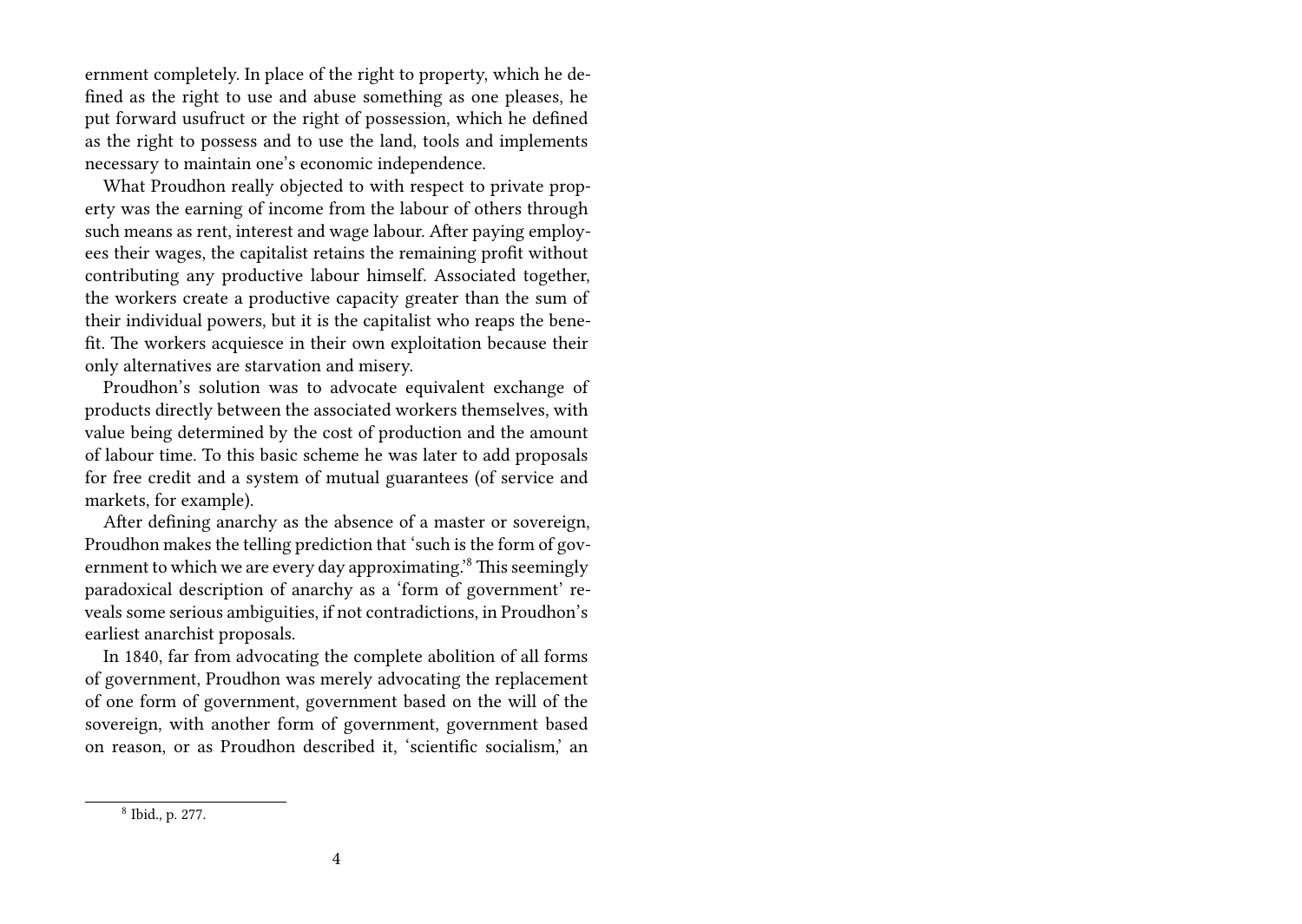sparked a spirited debate in which a number of academic commentators attempted to refute Woodcock's views, which were predictably dismissed as naive and utopian.<sup>66</sup>

Contemporary treatments of anarchist figures often conclude with some trite observation that anarchism is a dead letter, despite the worthiness of certain anarchist ideas and proposals. Anarchism is regarded by its critics on both the left and the right as profoundly incapable of dealing with the many problems now confronting the globe, such as poverty, environmental degradation, war, inequality and starvation. But before reaching such a conclusion, one must consider the extent to which existing power structures are themselves responsible for creating or exacerbating these problems. If, as John P. Clark argues, the 'prevailing world systems… with their deep commitment to… industrialization, high technology, centralism, urbanization, and the state, have been instrumental in creating the social atomization and ecological imbalance which are at the core' of existing problems, then the only alternative is a vision which rejects these central tenets of the dominant ideologies of power.<sup>67</sup>

That vision is anarchism, not exactly as Proudhon conceived it, but modified and expanded into a total critique of all forms of hierarchy and domination, a critique which rejects certain elements of Proudhon's own thought, such as his patriarchalism. Thus, it is the general idea of Proudhon's revolution, as it were, and not his specific proposals and criticisms, which remains relevant today.

New Press, 1972).

idea largely derived from Saint Simon.<sup>9</sup> He seriously proposed that all questions of domestic and foreign politics be decided by the Academy of Sciences on the basis of detailed statistics.

It was left to Proudhon's fellow anarchist, Mikhail Bakunin, after Proudhon's death, to point out the dangerous authoritarian implications of 'government by science' and 'scientific socialism.' Bakunin developed a critique of these concepts during his conflict with Marx over the proper direction of the socialist movement. By that time Marx's followers had adopted the expression 'scientific socialism' to distinguish themselves from the anarchists and the so-called 'utopian' socialists.

Bakunin predicted that, in practice, scientific socialism would amount to nothing more than a dictatorship of the intellectuals, 'the most aristocratic, despotic, arrogant and contemptuous of all regimes.'<sup>10</sup> Socialism, he warned, was in danger of being transformed into an ideology of a new class of intellectuals attempting to harness popular discontent to achieve state power.<sup>11</sup>

Proudhon himself moved away from his early espousal of scientific socialism. As we shall see, in place of a scientific academy regulating society, he came to adopt voluntary contract as the primary means of economic and political coordination. Proudhon saw individual contracts, freely entered into between parties of roughly equal bargaining power, as the surest safeguard of liberty.

But *What Is Property?* was not to be the only place in which Proudhon, the self-proclaimed anarchist, was to assign government a positive role. In his *Second Memoir* on property he advocated giv-

<sup>66</sup> See the April 1972 issue of *Canadian Forum* magazine, reprinted as *National or Local Control: Responses to George Woodcock* (Toronto: New Press, 1973).

<sup>67</sup> John P. Clark, 'Anarchism and the Present World Crisis,' *The Anarchist Moment: Reflections on Culture, Nature and Power* (Montreal: Black Rose Books, 1984), pp. 141–142.

<sup>9</sup> Ibid., p. 277.

<sup>10</sup> Bakunin, *Selected Writings*, ed. Arthur Lehning (New York: Grove Press, 1974), p. 266 (from *Ecrit contre Marx*, 1872). His most extensive arguments against 'government by science' are found in *God and the State* (New York: Dover Publications, 1970), esp. pp. 30–32 and 54–64 (written 1871, first published 1882).

 $11$  For a contemporary version of this argument, see Noam Chomsky, 'Intellectuals and the State,' in *Towards a New Cold War* (New York: Pantheon Books, 1982), pp. 60–85.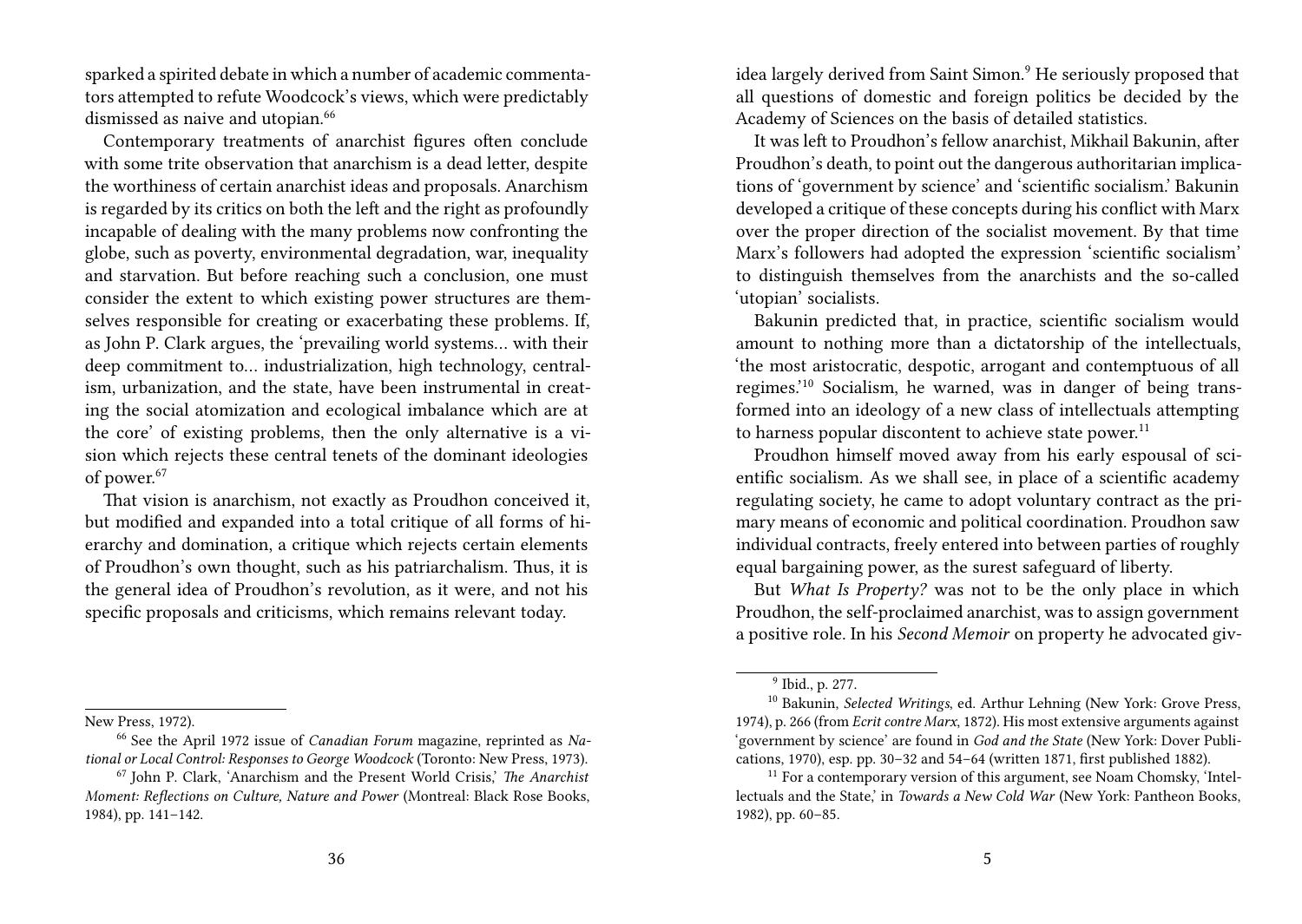ing the state 'eminent domain over all capital,' and even suggested that the then King of France, Louis-Philippe, 'become the leader of the radical party.'<sup>12</sup>

Proudhon's reliance on the state illustrates a serious omission in his earliest social programmes. At this time Proudhon lacked any real strategy for revolutionary change. He looked to the government to enact measures which would render property powerless, but believed that once this was achieved government itself would become unnecessary. He rather naively believed that the state could be used as a means to its own end, a view still present in *General Idea of the Revolution*.

In his next major work, *De la création de l'ordre dans l'humanité* (On the Creation of Order in Humanity), Proudhon attempted to develop a comprehensive social science, adapting the 'serial method' of Fourier.<sup>13</sup>

The book was not well received. Proudhon was accused of misappropriating Kant's 'antinomies,' as he was later to be accused by Marx of misappropriating Hegel's dialectic. Max Stirner, who was soon to publish his classic work of anarchist individualism and nihilistic egoism, *Der Einzige und sein Eigenthum* (The Ego and its Own), objected to its moralism.<sup>14</sup> Proudhon himself later dismissed the book as the 'summary of a student's studies or of those of an ignoramous.'<sup>15</sup>

Proudhon's reference to himself as a student is apt, for the 1840s were to be a time of great intellectual development for him. He tualism is that it provides immediate benefits to the workers who associate together into cooperative, democratic organizations while preserving the promise of a new society.

Proudhon's confidence in the economic viability of workers' associations was not without foundation. Although Proudhon's belief that they would eventually displace capitalism might never materialize, cooperative enterprises do have a much higher rate of success in comparison to new capitalist businesses. The Mondragon cooperative system in Spain shows just how successful cooperatives can be. Begun in the 1950s, the system as a whole now has billions of dollars worth of assets and membership in the tens of thousands. Its success is largely due to the fact that it is an integrated system, with producer, consumer, housing, building, educational and service cooperatives, including, most importantly, credit unions.<sup>63</sup> It is just this sort of integrated system which Proudhon had advocated. Proudhon's mutualism, adapted to modern conditions, presents a strategy for gradual change appropriate to societies that are not in revolutionary situations.

Federalism is another of Proudhon's ideas which has maintained its appeal, with the federalist alternative to the conventional nationstate continuing to find its champions and adherents. Advocates of 'human-scale' and 'bioregionalism' naturally gravitate towards a federalist position, if not anarchism. $64$  In countries with significant linguistic and cultural divisions, federalism has been suggested as a possible solution. In Canada, for example, George Woodcock, the anarchist historian and biographer of Proudhon, contributed to the national debate on regional separatism by advocating a decentralized federation conceived in Proudhonian terms.<sup>65</sup> The article

<sup>12</sup> Proudhon, *Second Memoir*, reprinted in *What Is Property?*, pp. 330, 448.

<sup>13</sup> Proudhon, *Oeuvres*, nouvelle édition, vol. 5 (Paris: Rivière, 1927).

<sup>14</sup> Stirner, *The Ego and Its Own* (London: Rebel Press, 1982), pp. 47, 123 (originally published 1844). For more on Stirner see: John P. Clark, *Max Stirner's Egoism* (London: Freedom Press, 1976) and R.W.K. Paterson, *The Nihilistic Egoist* (London: University of Hull, 1971).

<sup>15</sup> Proudhon, quoted in Henri de Lubac, *The Un-Marxian Socialist: A Study of Proudhon* (New York: Sheed & Ward, 1948), p. 8, fn. 22 (from Proudhon's notebook, 1848).

<sup>63</sup> See C. George Benello, 'The Challenge of Mondragon,' *Black Rose*, no. 12, Winter 86/87, pp. 24–34.

<sup>64</sup> See the work of Kirkpatrick Sale, *Human Scale* (London: Secker & Warburg, 1980) and *Dwellers in the Land: The Bioregional Vision* (San Francisco: Sierra Club Books, 1985).

<sup>65</sup> George Woodcock, 'Up the Anti-Nation,' *The Rejection of Politics* (Toronto: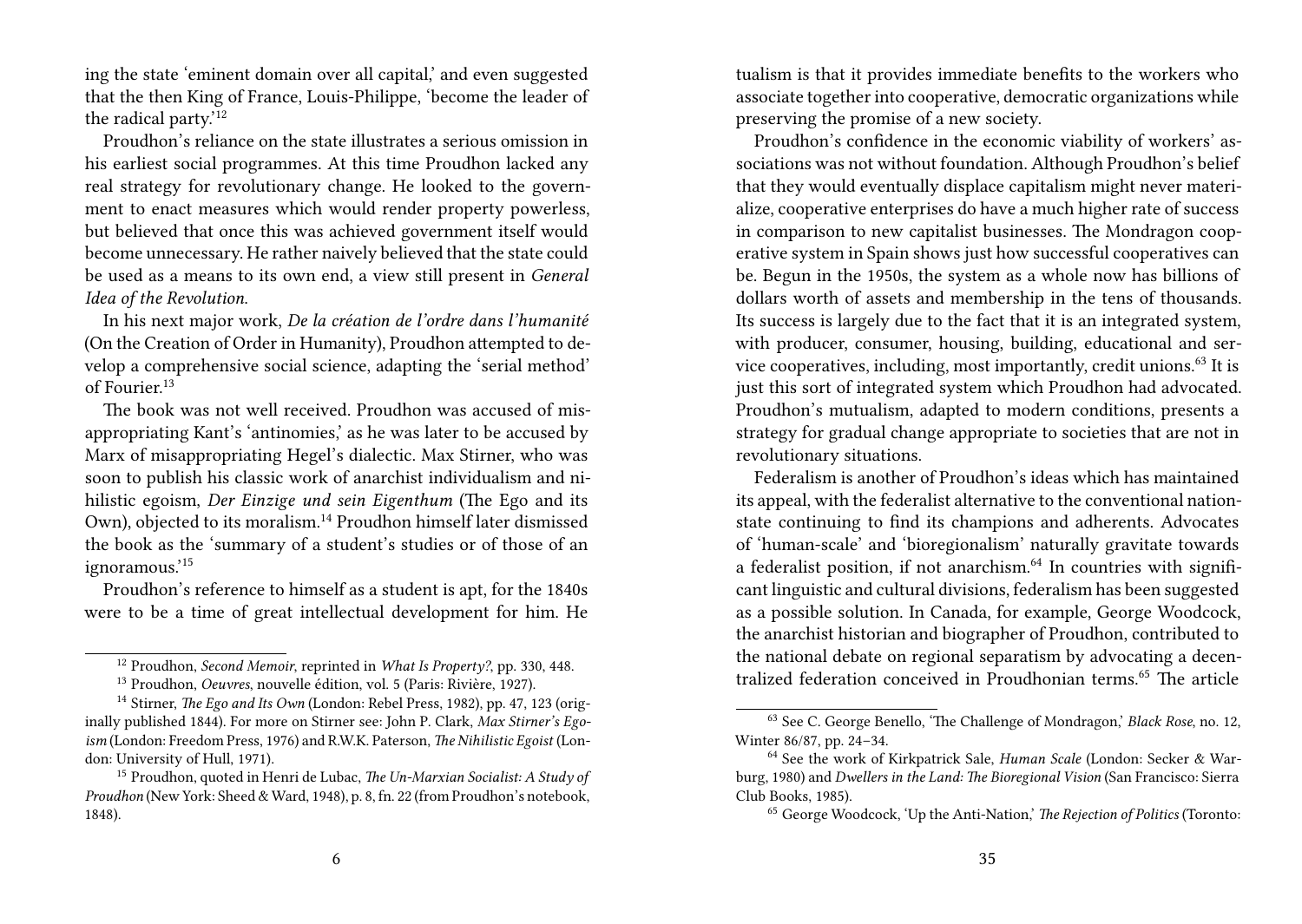the France of Proudhon's day, a predominantly agricultural, craftsbased society with only a small industrial proletariat. Today, particularly in advanced capitalist societies, Proudhon's specific proposals are obviously outdated. It is the spirit of his proposals, not their specific content, which we must consider in assessing his contemporary relevance.

Market socialism is but one of the ideas defended by Proudhon which is both timely and controversial.<sup>62</sup> Many socialists still regard market mechanisms as irrational and unjust, while state socialist societies try to graft elements of a competitive market economy onto their bureaucratic and authoritarian political structures. Proudhon insisted that market mechanisms will only yield beneficial results if accompanied by anti-authoritarian forms of social organization. Proudhon's market socialism is indissolubly linked with his notions of industrial democracy and workers' self-management. It is because this kind of socialism has yet to be achieved that it remains relevant, both as an ideal to work towards and as a critical standard by which to evaluate existing regimes. Proudhon's related critique of Jacobinism also retains its relevance in so far as various elements of the left remain committed to authoritarian political strategies.

Proudhon's mature strategy for revolutionary change may be more appropriate now than in his own day. When modern capitalism and the nation-state were in their earlier stages of development, the more militant strategies of the revolutionary syndicalists had greater appeal and were better able to confront capitalist and state power. But now that that power has been successfully consolidated and trade unions have been incorporated into the structure of the capitalist state, revolutionary syndicalism no longer presents a viable revolutionary alternative. The advantage of Proudhon's mu-

nally published 1911).

spent much of his time during that decade in Paris, where he met a number of prominent revolutionaries, including Marx and Bakunin.

Marx later claimed the dubious distinction of having infected Proudhon with Hegelianism. In fact, Proudhon already had a superficial acquaintance with Hegel's ideas. By Marx's own admission he could not have been a very good tutor, for he later claimed that Proudhon understood 'nothing of Hegel's dialectics but the language.'<sup>16</sup>

Proudhon's contacts during the 1840s were not limited to those with intellectuals. While working in Lyon he became acquainted with a group of revolutionary workers who called themselves the Mutualists. The Lyon workers emphasized the need for the workers themselves to take control of their destiny by associating together into a network of cooperative organizations. By directly regulating their own production and exchange, the workers' associations would eliminate capitalist exploitation, providing independence and security to their members.<sup>17</sup>

These ideas must have struck a responsive chord in Proudhon. Not only did he name his own economic doctrine 'mutualism,' he put forward remarkably similar proposals. Proudhon saw workers' associations as the 'true synthesis of freedom and order.'<sup>18</sup>

Although he had advocated the association of labour since the early 1840s, it was only after his contacts with the Lyon workers that he sketched out a plan in any detail. Each association would be controlled by a council elected by its members. The association would provide sickness and pension benefits to its members, who would share in the profits of the association in proportion to their labour. Each worker would receive a polytechnic education, and

<sup>62</sup> For two recent treatments see Branko Horvat, *The Political Economy of Socialism: A Marxist Social Theory* (Armonk, N.Y.: Sharpe, 1982) and Alec Nove, *The Economics of Feasible Socialism* (London: Allen & Unwin, 1983), as well as Stanley Moore's work, cited in footnote 48.

<sup>16</sup> Marx, *The Poverty of Philosophy* (New York: International Publishers, 1963), p. 112 (originally published 1847).

<sup>17</sup> For more on the Lyon workers, see Mary Lynn Stewart McDougall, *The Artisan Republic: Revolution, Reaction, and Resistance in Lyon, 1848 — 1851* (Montreal: McGill-Queens University Press, 1984).

<sup>18</sup> Proudhon, quoted in Woodcock, *Pierre-Joseph Proudhon*, p. 75.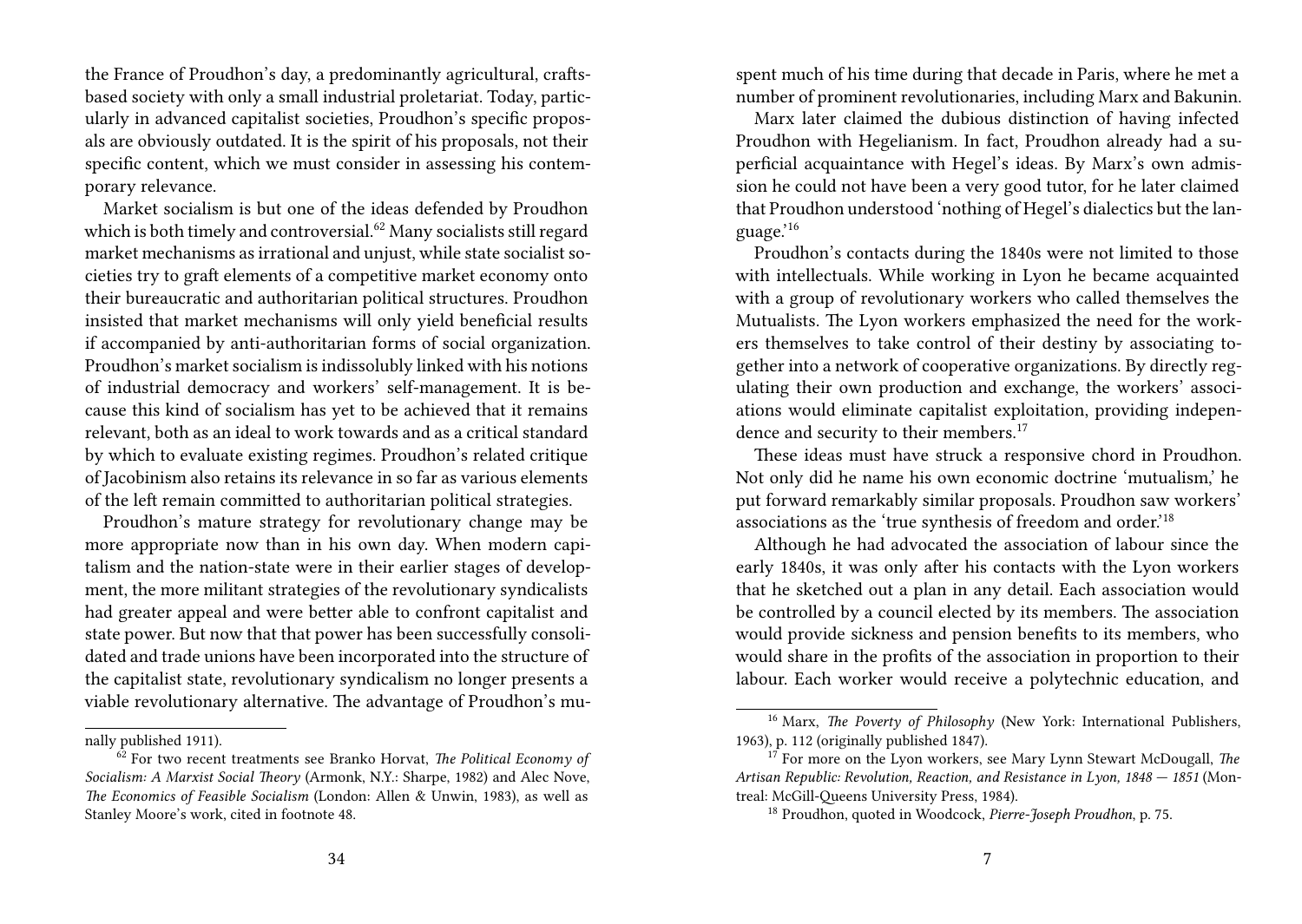jobs would be rotated to avoid a stupefying division of labour. Economic transactions between associations and individuals would be based on the principle of equivalent exchange. Similar proposals are contained in the *General Idea of the Revolution*. 19

Proudhon's exposure to militant workers' societies may also have helped him develop a more consistent concept of revolutionary change. Instead of relying on the state as the initiator of social reform, Proudhon could look to the workers' associations. 'The new socialist movement,' he wrote, 'will begin with a fact *sui generis*, the war of the workshop.'20

Despite his militant rhetoric, Proudhon conceived of the revolution in pacific terms:

The Workers, organized among themselves, without the assistance of the capitalist, and marching by Work to the conquest of the world, will at no time need a brusque uprising, but will become all, by invading all, through the force of principle. $^{21}$ 

Proudhon believed that the associations would emerge victorious because they were both morally and economically superior to capitalist enterprises. But, as we shall see, despite his new-found confidence in the revolutionary potential of the workers' movement, Proudhon was occasionally to revert to his earlier reliance on the state.

In 1846 Proudhon published his major economic work, the two volume *System of Economic Contradictions, or, The Philosophy of Poverty*. <sup>22</sup> He criticized his socialist contemporaries for their utopianism and condemned the bourgeois economists for their complacency. He argued that the existing economic system inevitably proparts. Proudhon's vision was so unique, if not idiosyncratic, that only he could maintain that vision in all its integrity, depth and vigour.

Yet it was in the socialist or left wing of the anarchist movement that Proudhon was to have his most lasting influence. Not only Bakunin, but later anarchist thinkers, such as Peter Kropotkin, Gustav Landauer and Rudolf Rocker, were to be influenced by him. Although Kropotkin rejected Proudhon's concept of equivalent exchange, advocating distribution according to need, his doctrine of mutual aid can be seen as a further development of Proudhon's notion of immanent justice.<sup>60</sup>

The anarchist most faithful to Proudhon's vision was the Jewish socialist, Gustav Landauer. Landauer began his political career as a Marxist but, soon disillusioned by the bureaucratic authoritarianism of German social democracy, he gravitated towards anarchism. He went on to develop his own highly distinctive brand of communitarian anarchism, and in the process made some valuable reflections on Proudhon:

Karl Marx and his successors thought they could make no worse accusation against the greatest of all socialists, Proudhon, than to call him a petit-bourgeois and petit-peasant socialist, which was neither incorrect nor insulting, since Proudhon showed splendidly to the people of his nation and his time, predominantly small farmers and craftsmen, how they could achieve socialism without waiting for the tidy progress of big capitalism. $61$ 

This perceptive observation provides the key for assessing Proudhon's relevance not only to his own time, but to ours.

As Landauer observed, the socialism advocated by Proudhon in *General Idea of the Revolution* was a socialism directly relevant to

<sup>19</sup> For general discussion, see Vincent, *Proudhon*, pp. 127–165. In *General Idea of the Revolution*, it is the principle of association conceived as an end in itself, rather than as a necessary means to individual liberty, which is the focus of Proudhon's criticisms.

<sup>20</sup> Proudhon, quoted in Vincent, *Proudhon*, p. 149.

<sup>21</sup> Proudhon, ibid., p. 148.

<sup>22</sup> Only vol. 1 has been published in English (Boston: Benj. R.Tucker, 1888).

<sup>60</sup> Kropotkin, *Mutual Aid: A Factor of Evolution* (London: Freedom Press, 1987), originally published 1902. See also his later work, *Ethics* (New York: Dial Press, 1925), especially pp. 268–279, for a discussion of Proudhon's conception of justice.

<sup>61</sup> Gustav Landauer, *For Socialism* (St Louis: Telos Press, 1978), p. 61 (origi-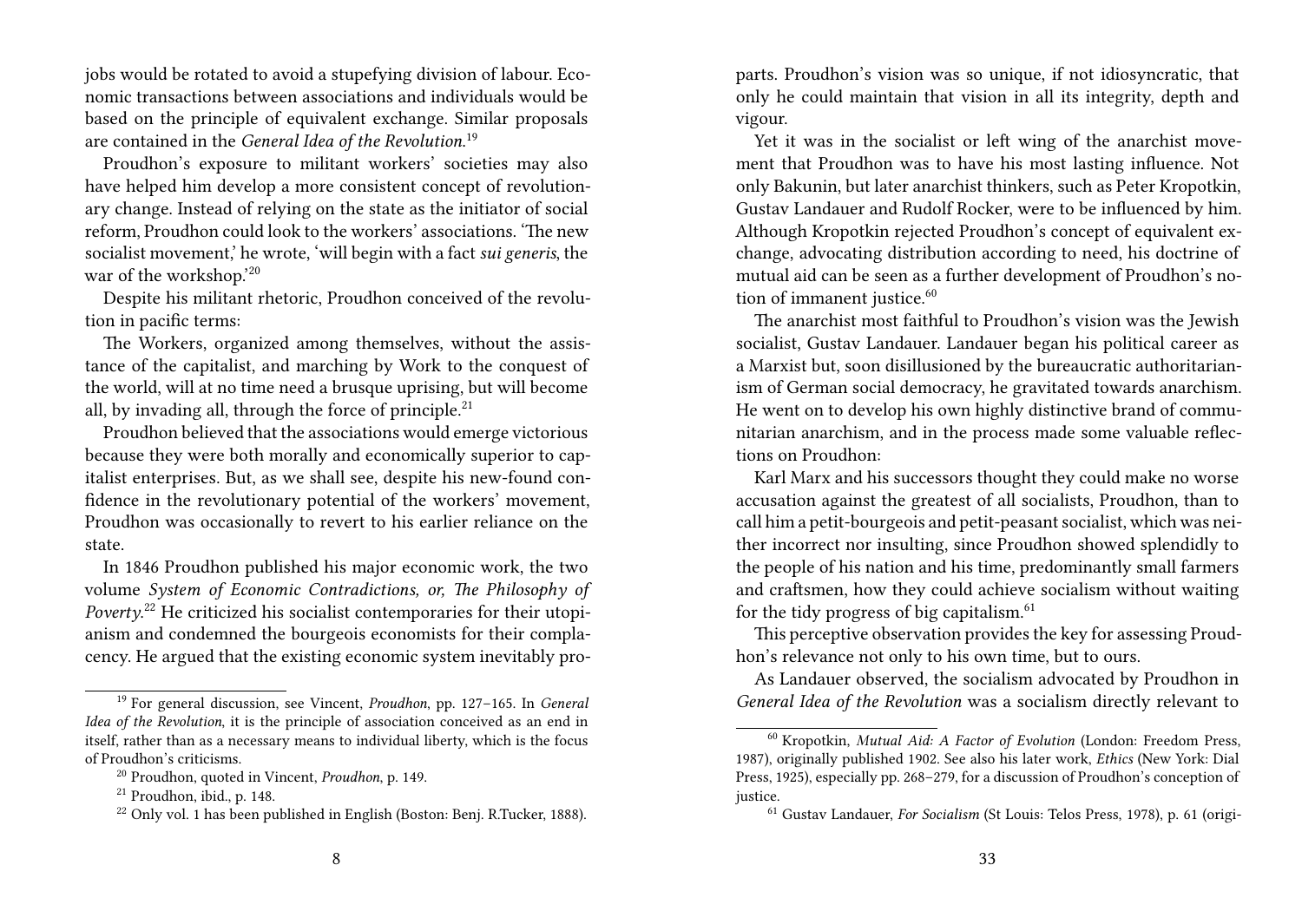authoritarians. He opposed the use of violence but favoured competition in the economic sphere. He later attempted to justify his individualist anarchism on the basis of a thorough going philosophical egoism derived from Max Stirner, a position which would have appalled a moralist like Proudhon. He described his particular brand of anarchism as 'the logical carrying out of the Manchester doctrine, *laissez faire* the universal rule,' and it is not without some justification that he is seen today as a precursor of right-wing libertarianism and anarcho-capitalism.<sup>59</sup>

Bakunin and his associates in the First International advocated class struggle, workers' solidarity, collective ownership and the revolutionary overthrow of capitalism and the state. Bakunin categorically rejected the notion of *laissez faire* while just as firmly supporting voluntary federation and free association. He regarded competition as a thoroughly bourgeois concept inappropriate to a socialist society. He ridiculed the liberal view, shared by Tucker, that society is merely a conglomeration of individuals, emphasizing the historical and social basis of individuality and freedom, which he conceived in a concrete sense, not merely as the absence of coercion. He envisaged the future socialist society as a federation of autonomous, voluntary associations of workers and peasants, organized on both an industrial and communal basis. It should not be surprising that *General Idea of the Revolution* was one of Bakunin's favourite books by Proudhon. Tucker preferred the *System of Economic Contradictions* (the first volume of which he translated and published in 1888).

That both Tucker and Bakunin could claim Proudhon as their own illustrates the inherent ambiguity and elusiveness of his thought. It seems that only Proudhon himself was capable of keeping his often conflicting ideas together in a dynamic but fragile synthesis. With his death, that synthesis broke down into its conflicting

duces exploitation and misery due to its own internal contradictions. Such contradictions cannot be resolved by mere piecemeal reform, but only through the creation of a higher synthesis — mutualism. It is in *General Idea of the Revolution* that Proudhon presents his most detailed picture of this mutualist alternative.

The *System of Economic Contradictions* elicited little notice, except from Marx, who responded with a vitriolic critique, *The Poverty of Philosophy*, in which he attacked both Proudhon's economic theory and his use of Hegelian dialectics. Proudhon intended to reply, but was soon occupied with more important things — the 1848 Revolution in France.<sup>23</sup> In February 1848, the corrupt constitutional monarchy of Louis-Philippe was overthrown by a popular revolution. A provisional government was formed which declared itself in favour of the Republic. Shortly thereafter it proclaimed universal male suffrage.

Proudhon's reaction to the February Revolution was restrained and ambivalent. He helped carry stones to construct street barricades and set the type for the first republican proclamation, but in his notebook he lamented that they 'have made a revolution without an idea.'<sup>24</sup>

Immediately following the overthrow of the monarchist regime, a group of armed workers approached Proudhon to resume an earlier project to publish a socialist newspaper. Proudhon agreed to edit the paper, *Le Répresentant du Peuple* (the Representative of the People), despite disapproving of its title (on the ground that the peo-

<sup>59</sup> Tucker, 'State Socialism and Anarchism,' *The Anarchist Reader*, p. 148. For further discussion see David Miller, *Anarchism* (London: Dent, 1984), pp. 30–44.

<sup>23</sup> Proudhon's marginal notes to *The Poverty of Philosophy* are reproduced in *Oeuvres*, nouvelle édition, vol. 1 (Paris: Rivière, 1923), pp. 415 — 23, vol. ii. Proudhon denounced Marx as the 'tapeworm of socialism' and in a truly horrific anti-semitic outburst contained in his notebook he called for the expulsion of the Jews from Europe or their extermination. This remained unpublished until well after his death. As a reading of *General Idea of the Revolution* will show, antisemitism formed no part of Proudhon's revolutionary programme.

<sup>24</sup> Proudhon, quoted in Edward Hyams, *Pierre-Joseph Proudhon: His Revolutionary Life, Mind & Works* (London: John Murray, 1979) p. 120.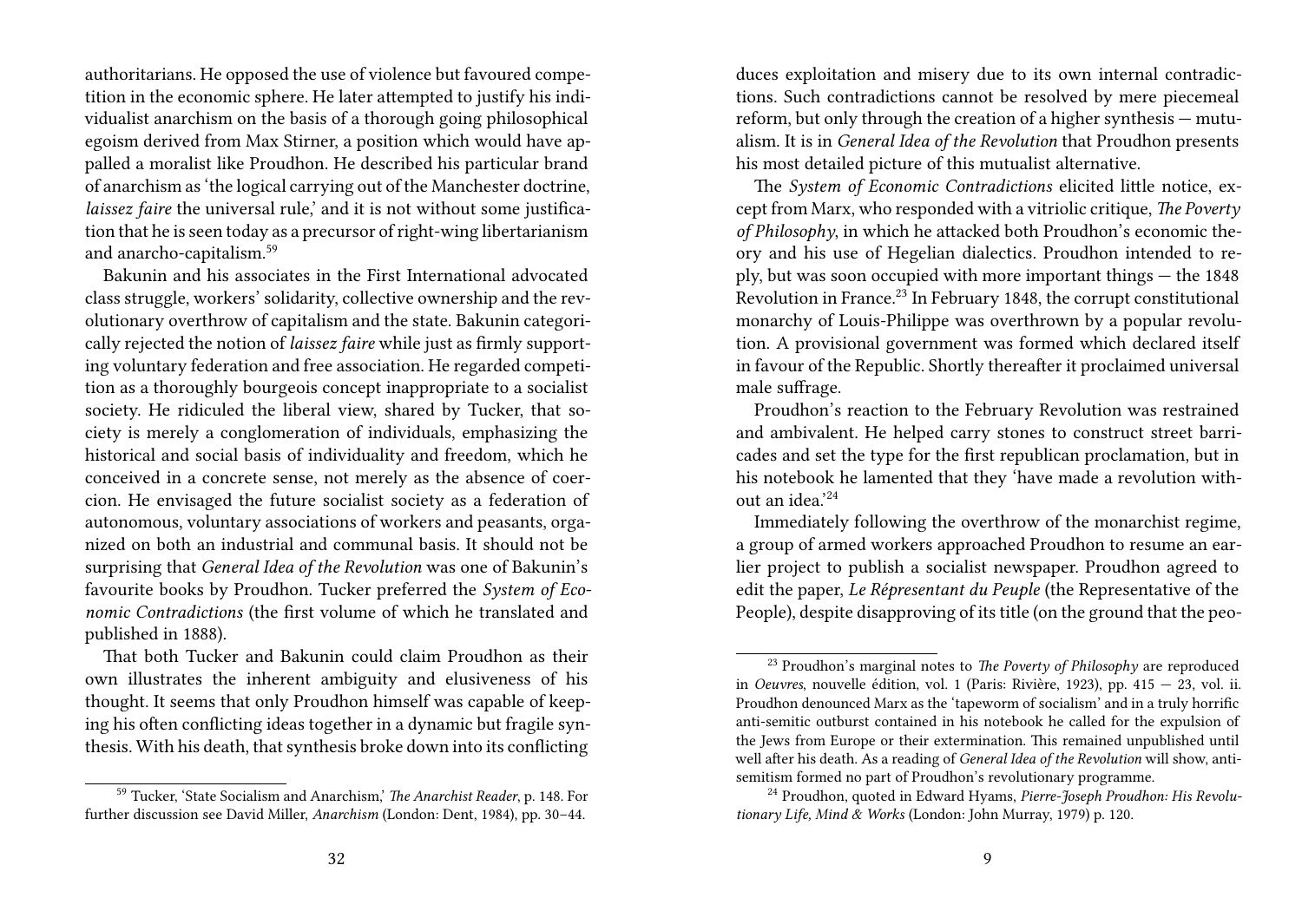ple do not need a representative but should act for themselves). On its masthead the paper proclaimed: 'What is the producer? Nothing! What should he be? Everything!'<sup>25</sup>

His first major response to the February Revolution was a series of articles later published as *The Solution of the Social Problem*. <sup>26</sup> It was here that he first set forth in detail his proposals for free credit and a bank of exchange. He also explained his denunciation of universal suffrage as the counter-revolution and attacked parliamentary democracy as 'constitutional despotism.'<sup>27</sup>

Proudhon defended his idea of spontaneous order arising through free interaction. 'The ideal republic,' he wrote, 'is a positive anarchy' in which 'every citizen, by doing what he wishes and only what he wishes, participates directly in legislation and in government, as he participates in the production and circulation of wealth.'<sup>28</sup> What he meant by this, as is made clear in *General Idea of the Revolution*, is that governmental functions would be absorbed in the economic organization of society.

Proudhon feared that universal suffrage, without far-reaching social reforms, would merely serve as a device for legitimizing the status quo. He ridiculed the claims of proponents of representative democracy that an assembly of elected representatives could fairly represent the widely diverging and often conflicting interests of the people as a whole. He thought it self-evidently absurd that questions of right could be decided by a majority vote. Women, minors, servants and men with criminal records were denied the vote for reasons that could just as easily be used to 'exclude the proletariat

Although both are often portrayed as contributors to modern irrationalism, and hence precursors of fascism, this view ignores important differences in their thought. Proudhon was critical of modern mass politics precisely because of its irrational nature. He criticized other intellectuals, not for their rationalism, but for their dogmatism, demagoguery and subservience to the status quo. Sorel celebrated irrationalism. His concept of myth as a necessary and salutary force in human affairs and his almost Nietzschean affirmation of the power of the will both stand at odds with Proudhon's sober emphasis on individual reason and rational economic organization.

Proudhon's influence was also felt outside of France. His ideas were introduced into Spain by the Spanish federalist, Pi y Margall, whose success in spreading Proudhonian ideas helped lay the basis for the Spanish anarchist movement. In Russia, Proudhon's ideas were made current by such outstanding personalities as Alexander Herzen, Nicholas Mikhailovsky, Mikhail Bakunin and Leo Tolstoy, who succeeded in imparting to Russian populism and socialism a decidedly libertarian flavour.

But it was to be in the anarchist movement that Proudhon's influence was to be most profound. It was also in the anarchist movement that the contradictions of his thought became most apparent. This is best shown by comparing the careers of his two most important disciples, Benjamin Tucker, the American individualist anarchist, and Mikhail Bakunin, who called Proudhon 'the master of us all $^{158}$ 

Tucker was a strong proponent of free credit and voluntary association. He opposed monopoly capitalism as vigorously as any socialist, but he just as vigorously opposed collective or communal ownership of the means of production. Anarchists such as Johann Most, who advocated a collectivist form of revolutionary socialism similar to that of Bakunin, were accused by Tucker of being closet

<sup>25</sup> Proudhon, quoted in Woodcock, *Pierre-Joseph Proudhon*, p. 123.

<sup>26</sup> Most of the economic portions are reproduced in *Proudhon's Solution to the Social Problem*, ed. Henry Cohen (New York: Vanguard Press, 1927). Some of the political portions appear as an excerpt in *Anarchism*, ed. Robert L. Hoffman (New York: Atherton Press, 1970), pp. 50–69, 'An Anarchist's View of Democracy.'

<sup>&</sup>lt;sup>27</sup> Proudhon, 'An Anarchist's View of Democracy,' ibid., p.54.

<sup>28</sup> Proudhon, *Solution to the Social Problem*, p. 45.

<sup>58</sup> Bakunin, quoted in George Woodcock, ed., *The Anarchist Reader* (Glasgow: Fontana, 1977), p. 378.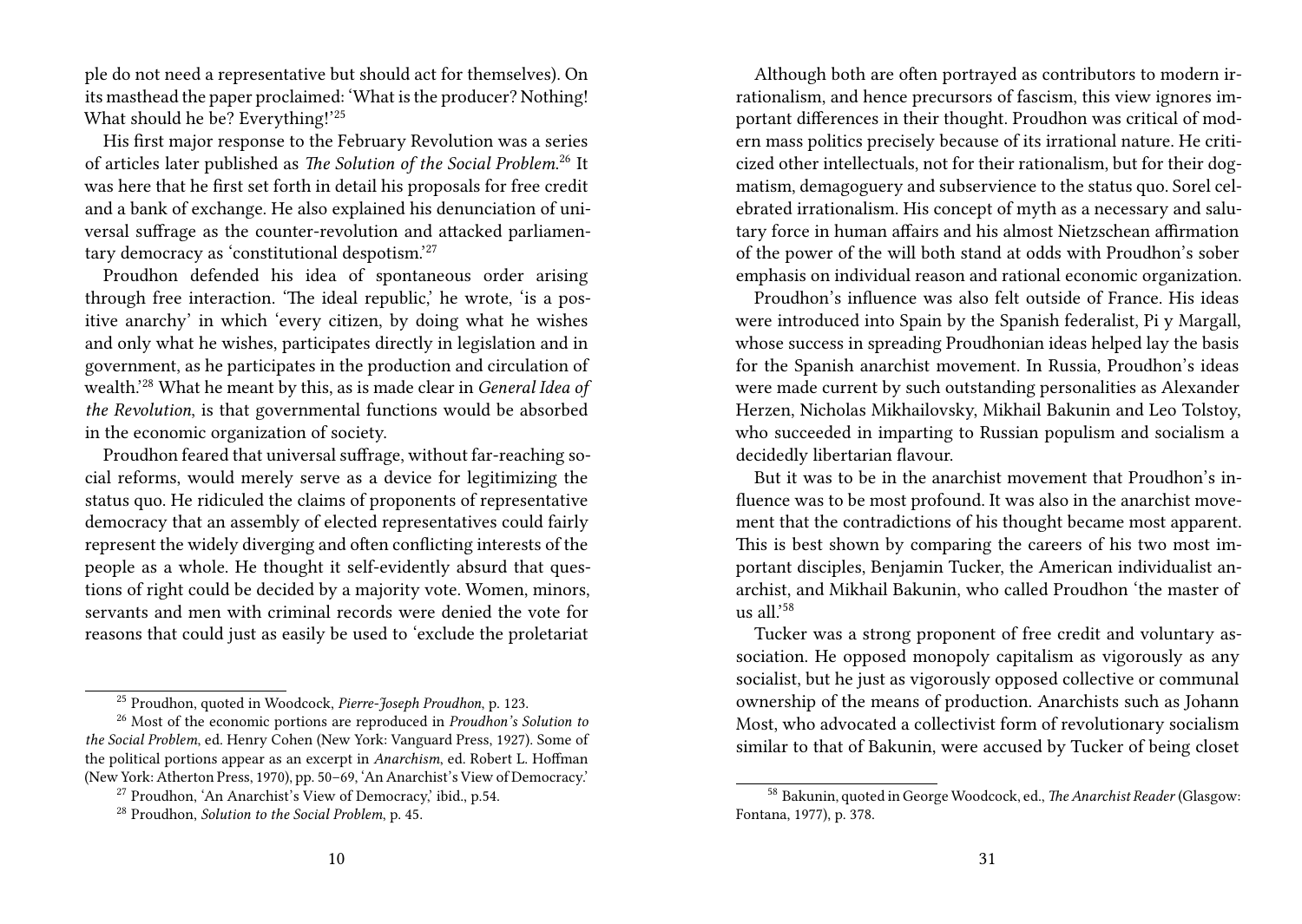The revolutionary syndicalist movement in France, which arose toward the end of the nineteenth century, also exhibited noticeable Proudhonian tendencies. The syndicalists' emphasis on direct action, workers' autonomy and the rejection of participation in bourgeois parliamentarianism can all be found at various times in Proudhon. But there were some important differences between them. As with Varlin, but unlike Proudhon, the syndicalists looked to militant trade union organizations, not workers' associations, as the primary means by which to wage the class struggle. Once united in revolutionary unions, the workers themselves would proceed to abolish private ownership of the means of production and the state through a cataclysmic general strike by which they would seize control of the economy.

In contrast, Proudhon did not advocate the violent overthrow of the bourgeois state by means of a general strike. He preferred gradual change. As more workers became involved in the mutualist associations, they would eventually acquire sufficient economic power to displace the bourgeoisie. Proudhon was critical of strikes because they involve an element of coercion and because he believed that any increase in wages which may result from them will be offset by a general increase in prices. Whether he would have approved of a general strike conceived as 'the decisive step in a continuous process of transformation,' as syndicalist militants such as Fernand Pelloutier conceived it, is a question which cannot be answered.<sup>56</sup>

Proudhon's influence is most often cited with respect to the sometime syndicalist fellow-traveller, Georges Sorel, whose *Reflections on Violence* is mistakenly regarded by some as the definitive syndicalist text.<sup>57</sup> Sorel took Proudhon's views on the heroic nature of violence in pre-capitalist societies and developed them into a theory of revolutionary violence, which Proudhon repudiated.

and all workers,' which is exactly what the right did in May 1850, when three million people were disenfranchised.<sup>29</sup>

In place of representative democracy, Proudhon advocated a form of direct democracy organized around his proposed Bank of Exchange. The Bank was to issue exchange notes to its members representing the value of the goods produced by them. Notes could be obtained in advance, with only a small administrative fee imposed, providing what in effect would be low-cost loans to the Bank's members.

General control of the Bank was to be vested in a General Assembly composed 'of delegates chosen by all branches of production and of the public service.'<sup>30</sup> Proudhon distinguished delegates from representatives on the basis that the former would be subject to an 'imperative mandate' and 'permanent revocability.'<sup>31</sup> The General Assembly in turn would elect from its members a Board of Directors to administer the Bank and a Council of Surveillance to oversee the Bank's operations. As the Bank attracted more members, it would become 'the true representative of the people.'<sup>32</sup>

This latter claim was based on Proudhon's view that the Bank of Exchange would represent people's real economic interests, whereas a representative assembly only represents a fictitious 'general interest' which disguises the special interests of particular groups in society. By limiting its function to ensuring equivalent exchange, the Bank would merely facilitate the pursuit of individual ends, instead of imposing a particular ideological vision in the name of the people. It would create the context for the free interplay of economic forces without the poverty and exploitation that characterize *laissez-faire* capitalism, or so Proudhon believed. In his proposals for a Bank of Exchange, Proudhon was attempting to elab-

<sup>56</sup> Hoffman, *Revolutionary Justice*, p. 344.

<sup>57</sup> Sorel, *Reflections on Violence* (New York: Collier Books, 1961; originally published 1906).

<sup>29</sup> Proudhon, 'An Anarchist's View of Democracy,' p. 61.

<sup>30</sup> Proudhon, *Solution to the Social Problem*, p. 76.

<sup>31</sup> Proudhon, 'An Anarchist's View of Democracy,' p. 65.

<sup>32</sup> Proudhon, *Solution to the Social Problem*, p. 77.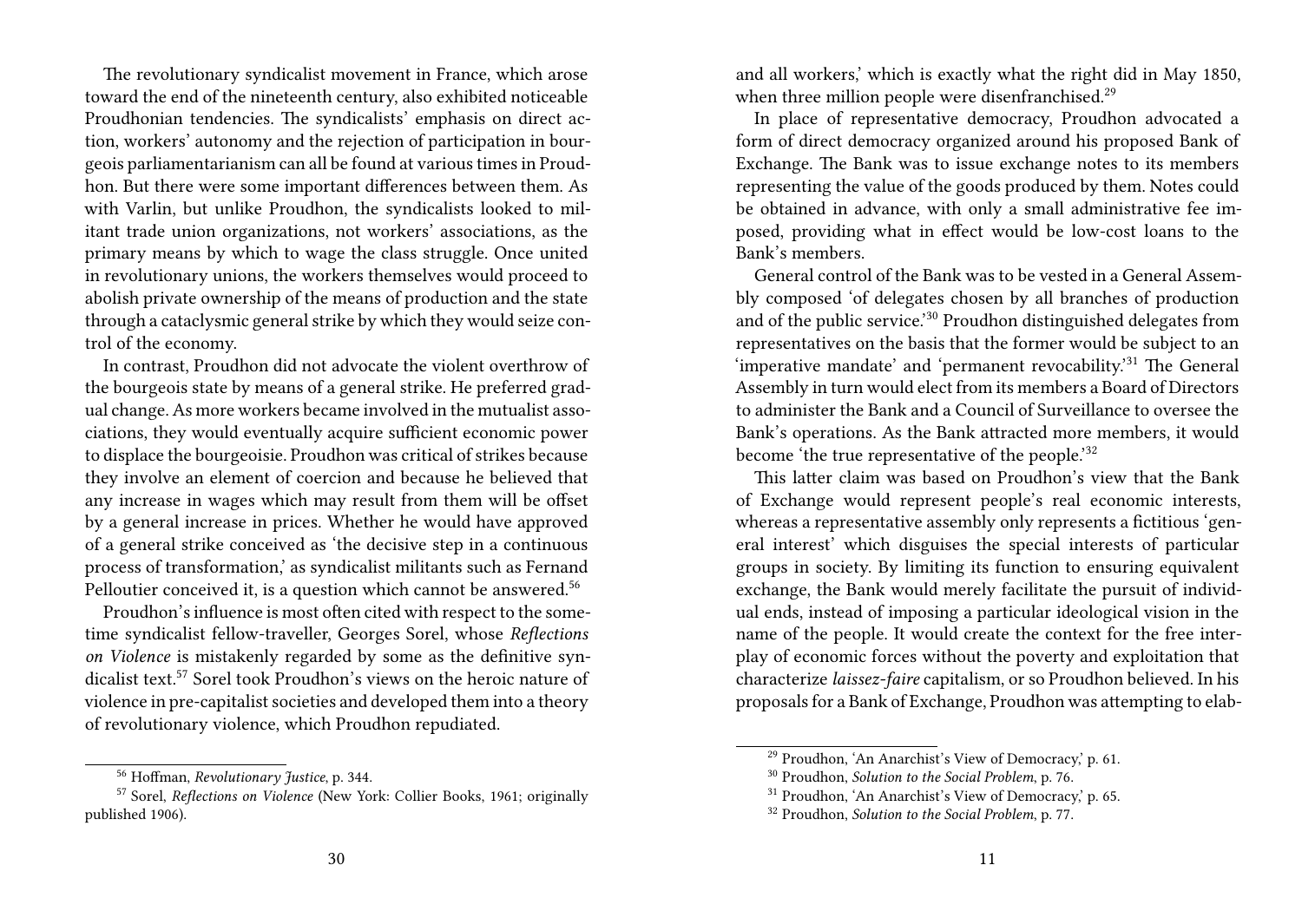orate the institutional structure of a free and egalitarian society, a project which he continued in *General Idea of the Revolution*.

In April 1848 he approached Louis Blanc, then a minister in the Provisional Government, to seek Blanc's sponsorship of his plan to transform the Bank of France into a Bank of Exchange. In the same month he stood as a candidate in the elections for the Constituent Assembly, after having denounced representative democracy only a few weeks earlier. He took his defeat, and the poor showing of the other socialist candidates, as further evidence of the counterrevolutionary nature of universal suffrage. 'The cause of the proletariat,' he wrote, 'proclaimed with spirit on the barricades of February, has just been lost in the elections of April,' which returned a Constituent Assembly dominated by right-wing and bourgeois elements $^{33}$ 

Undeterred by this initial failure, Proudhon ran in the complementary elections held at the beginning of June. This time he was successful, and as Robert L. Hoffman notes, most of the votes cast for him were from 'working-class districts of Paris — a fact which stands in contrast to the claims of some Marxists, who have said he was representative only of the petite bourgeoisie.<sup>34</sup>

In his electoral programme, Proudhon expanded his organizational scheme for the Bank of Exchange into a functional theory of government. A national assembly was to be created with its members chosen by 'each category of producers and of functionaries, proportional to the number of their members.'<sup>35</sup> Its functions were to be strictly limited to matters of general utility. He repeated his view that only when organized labour expresses itself through its own representatives will 'the people… have a true representation.'<sup>36</sup>

Society was to be organized around five autonomous 'corporations' independent of the national assembly, each with its own

ism as 'Proudhonism, greatly developed and taken to its ultimate conclusion.'<sup>54</sup>

The 'orthodox' Proudhonists, centred around the mutualist worker, Henri Tolain, were faithful to Proudhon's conception of socialism, advocating voluntary association, free credit and individual possession based on equivalent exchange. The 'unorthodox' Proudhonists, such as Eugene Varlin, upheld Proudhon's antiauthoritarianism and federalism, but favoured collective ownership, trade union organization and mass strikes, which Proudhon had rejected.

No better illustration of their differences can be found than in the debate between Tolain and Varlin on the role of women. Tolain defended Proudhon's view that the proper role for women is in the home as housewife and mother. Having no place in man's world of work and politics, women have no need for the rights associated with these public spheres of society. Their husbands will act as their public representatives. Varlin rejected these views as inconsistent with a genuinely egalitarian and libertarian conception of society. Women should have equal rights with men and be free to work alongside them. Bakunin and his associates adopted a similar position.

The ultimate fates of Tolain and Varlin are also revealing. Tolain was later to hold elective office, despite his avowed anti-statism, while Varlin was one of the leaders of the Paris Commune of 1871, executed by the government of which Tolain was now a member. Within the Commune itself, 'the largest single group… was Proudhonian,' and many of its manifestos, with their emphasis on decentralization, federalism and self-government, had a distinctly Proudhonian flavour.<sup>55</sup>

<sup>33</sup> Proudhon, quoted in Woodcock, *Pierre-Joseph Proudhon*, p. 125.

<sup>34</sup> Hoffman, *Revolutionary Justice*, p. 136

<sup>35</sup> Proudhon, quoted in Vincent, *Proudhon*, p. 178.

<sup>36</sup> Proudhon, ibid., p. 178.

<sup>54</sup> Bakunin, *Bakunin on Anarchism*, ed. Sam Dolgoff (Montreal: Black Rose Books, 1980), p. 263 (from *The Paris Commune and the Idea of the State*, written 1871, first published 1878).

<sup>55</sup> Stewart Edwards, *Selected Writings of Pierre-Joseph Proudhon* (New York: Anchor Books, 1969), p. 31.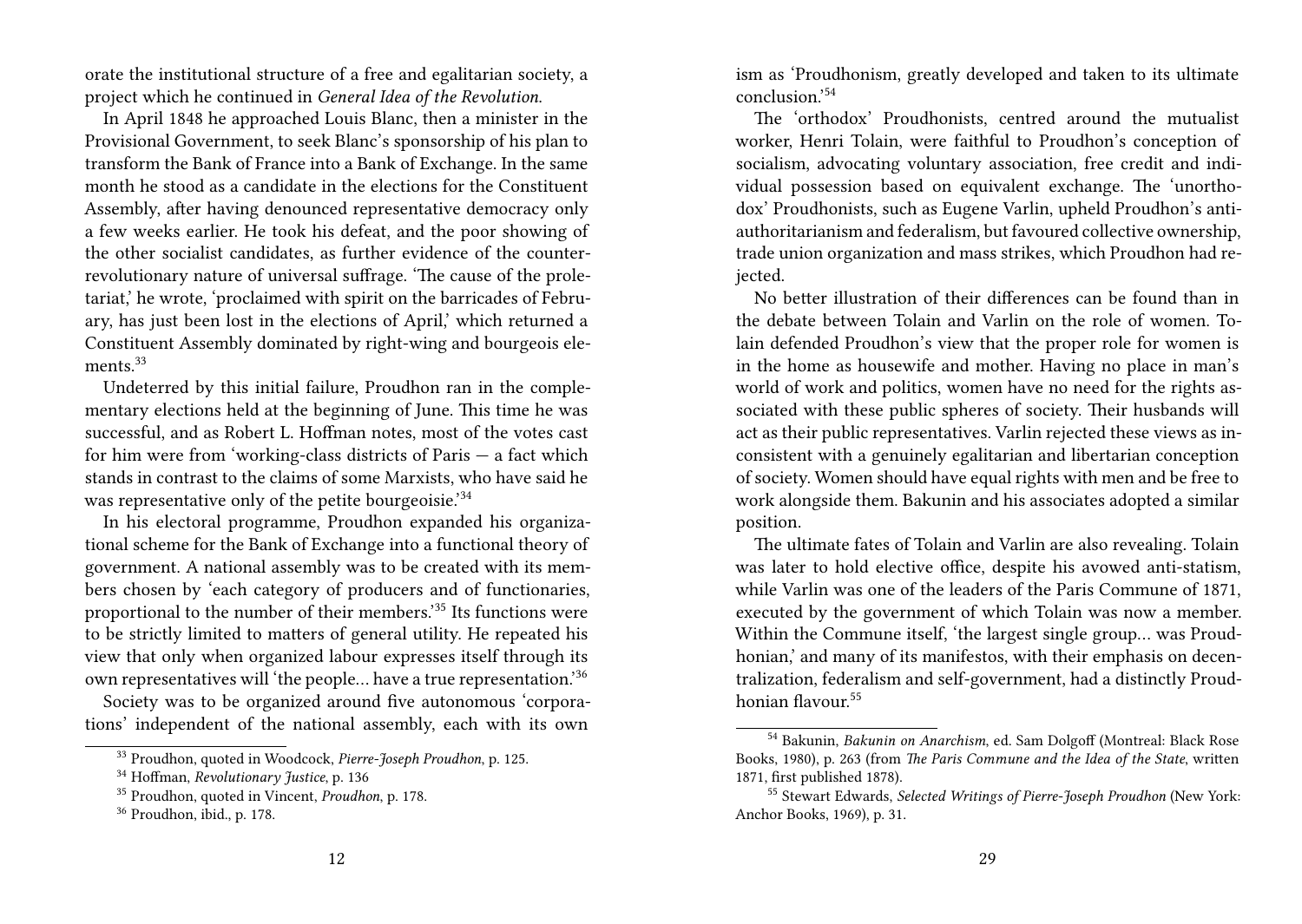Between the federal contract and that of Rousseau… there is all the difference between a reality and a hypothesis.<sup>'53</sup>

The publication of *The Principle of Federation* coincided with Proudhon's renewed involvement in French politics. In the spring of 1863 he began a campaign to promote electoral abstention as a protest against the dictatorship of Napoleon III.

As he lay dying in January 1865, he dictated the last chapter of *On the Political Capacity of the Working Classes*. In this book, his political testament, Proudhon advocated a radical separation of the working class from bourgeois institutions. He urged the workers to reject all participation in bourgeois politics. He proposed that they organize themselves into their own autonomous organizations in opposition to the existing capitalist system. He emphasized the need for an alliance between the working class and the peasantry. Through their own direct action and solidarity, the workers and peasants would become increasingly conscious of themselves as a class and of their growing political capacity. Ultimately they would displace the regime of the bourgeoisie with the mutualist regime of equality and justice. Thus it was that at the end of his life Proudhon finally developed a revolutionary strategy for change consistent with his anarchist politics. Ironically, by this time he had ceased to identify himself as an anarchist.

Although Proudhon never tried to create a Proudhonist sect or party, which would have been anathema to him, his posthumous reputation and influence were to be considerable.

In 1864, working class followers of Proudhon were instrumental in founding the International Workingmen's Association (better known as the First International). They were the dominant force in the French section of the International during its first years of existence. Even as their influence waned, Bakunin and his associates began to make their presence felt. Bakunin himself described their more militant and collectivist conception of revolutionary socialdemocratically elected ministers, representing '(1) extractive industry, (2) manufacturing concerns, (3) commercial enterprise, (4) agriculture, and (5) science, letters, and the arts.'<sup>37</sup> It was a system of 'industrial democracy' on a national scale.<sup>38</sup>

Proudhon continued to advocate that the Bank of France be transformed into a Bank of Exchange. He proposed various reforms of the legal system but was in favour of retaining the death penalty. In place of conscription he suggested one or two years of militia service for each citizen. He championed the patriarchal family and disapproved of divorce. He proposed a 25 per cent reduction in rents and a limit on civil servants' salaries. He again distinguished between property and possession; he wanted all property other than personal possessions and instruments of work to be redistributed on an egalitarian basis.

As this brief summary demonstrates, Proudhon was elected on the basis of a democratic and socialist political platform which contained both radical and conservative elements — radical on economic and political issues (even if it was not an *anarchist* programme), conservative on broader social issues (the family). It was a programme which could not but appeal to radical working men disenchanted with the policies of the Republican government.<sup>39</sup>

That disenchantment was about to explode into bloody insurrection. On 21 June 1848, the government abolished the 'national workshops' which had been set up to provide jobs for unemployed workers. Although Proudhon had been very critical of the work-

<sup>37</sup> Vincent, ibid., p. 177.

<sup>38</sup> Vincent, ibid., p. 178.

<sup>39</sup> Proudhon's anti-feminist views did not go uncriticized among his anarchist contemporaries. Joseph Déjacque, a participant in the 1848 Revolution and an early proponent of anarchist communism, later wrote a libertarian critique of Proudhon's sexist views, urging him to renounce "this gender aristocracy that would bind us to the old regime." See J. Déjacque, "On Being Human," in *Anarchism: A Documentary History of Libertarian Ideas, Volume 1: From Anarchy to Anarchism (300CE-1939)*, ed. R. Graham (Montreal: Black Rose Books, 2005), pp. 68–71 (originally published 1857).

<sup>53</sup> Ibid., p. 39, fn.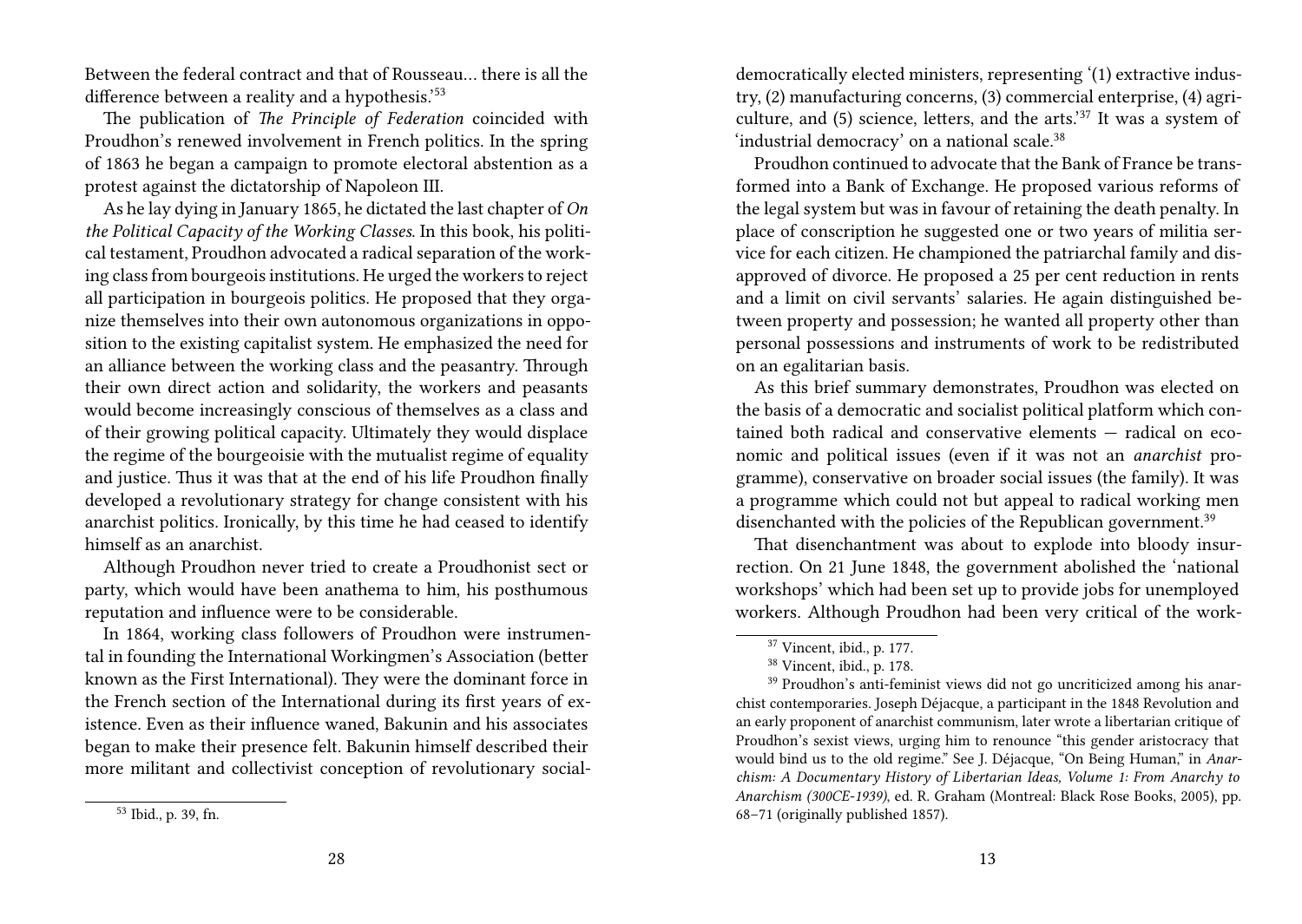shops, which he regarded as a kind of welfare state-socialism, he opposed their abolition in the absence of alternative measures for the workers dependent on them. The workers themselves responded to the abolition by rising up against the government. Barricades were erected in the working-class areas of Paris where armed workers battled troops loyal to the government. After three days of streetfighting, the forces of 'order,' under the leadership of the republican General Cavaignac, were triumphant. Over 1,000 people were killed, and thousands more imprisoned.

Proudhon was caught unawares by the uprising, isolated as a representative of the people in the National Assembly. At first he thought it was some kind of provocation, but after visiting the strifetorn areas of Paris he became convinced that the workers had been inspired by broader social ideals. He condemned the government for the savagery of its repression, which resulted from its own fear of the people. He publicly identified himself with the workers and blamed the Assembly for inciting the rebellion through its own illwill and indifference. He published a manifesto demanding immediate economic relief for the working class and appealed directly to the National Guard for support. As a result, his paper was temporarily suppressed.

He put his economic proposals before the National Assembly, which passed a special motion of censure condemning both Proudhon and his proposals. During the debate Proudhon was accused of fomenting social warfare. Proudhon stood virtually alone before this hostile Assembly of bourgeois representatives who had only just recently applauded Cavaignac's cruel suppression of the uprising. He was supported by only one representative, a socialist worker from Lyon. It was an act of true courage.

When his paper was allowed to reappear in August, Proudhon had added to its masthead, 'What is the capitalist? Everything! What should he be? Nothing!'<sup>40</sup> He published his famous essay, *The* the same. The political contract creates reciprocal obligations between the parties with the object of securing them more rights and liberties than they abandon.

The state will remain, but its role will be restricted 'to that of general initiation, of providing guarantees and supervising.'<sup>52</sup> Upon performing its assigned task, it withdraws, a view consistent with Proudhon's earlier reliance, even during his anarchist phase, on state-initiated reform.

Unlike existing States, Proudhon's federal state will be the product of the free agreement of the groups coming under its authority, and the execution of its directives will be subject to their approval. It will be composed of recallable delegates nominated by each party to the agreement, and its functions will be limited to those agreed to in the contract of association. The parties to the federal contract may revise its terms at their discretion.

Proudhon's federalist scheme is really not very different from the scheme he set forth in *General Idea of the Revolution*. In both cases society is conceived as being composed of a variety of autonomous groups, each with a democratic form of organization, which freely federate with one another for their mutual benefit and advantage. The only major differences are the minimal role assigned to the state and the frank acknowledgement that government cannot simply be dissolved into the economic organization of society.

The emphasis on self-assumed obligation remains. It is on this basis that Proudhon distinguished his conception of the social contract from that of Rousseau. In Rousseau's theory the social contract is a fiction designed to provide a rational justification for authority. In Proudhon's theory it 'is a positive and effective compact, which has actually been proposed, discussed, voted upon, and adopted, and which can properly be amended at the contracting parties' will.

<sup>40</sup> Woodcock, *Pierre-Joseph Proudhon*, p. 136.

<sup>52</sup> Proudhon, *The Principle of Federation*, p. 49.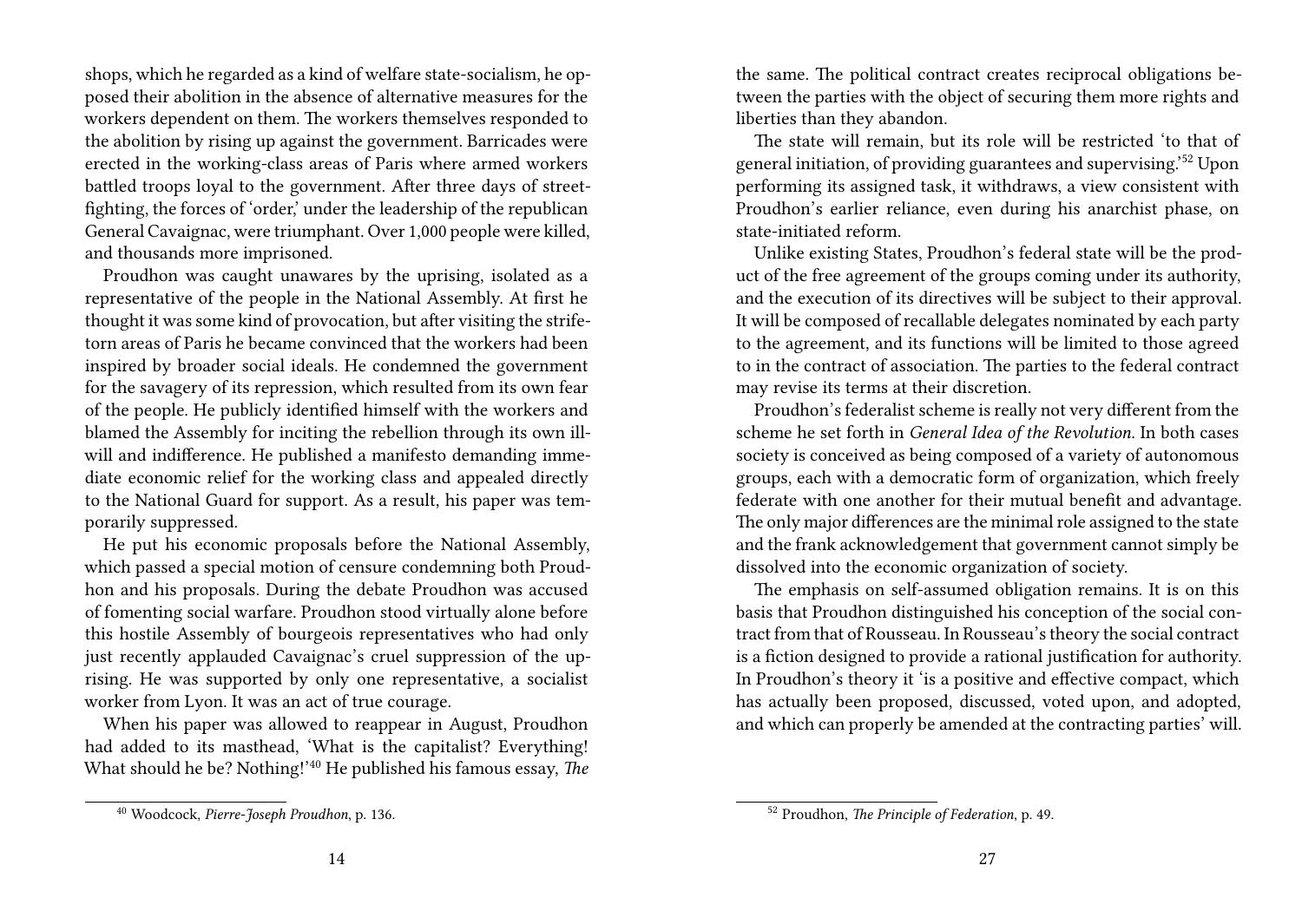*On Justice* set out Proudhon's mature social philosophy. He further developed his pluralist conception of society in which order is spontaneously achieved through the balance of social forces in a dynamic equilibrium. The motivating force in society is justice, which he defined as 'spontaneous respect for human dignity.'<sup>50</sup> It is a product of our faculty of reason, nurtured in the family and reinforced by participation in collective social life. Unlike Marx, Proudhon did not regard work as an onerous necessity but conceived of it as a means of self-fulfilment.

In his discussion of politics he made what he himself described as a 'decisive concession.' As history has always been witness, anarchy 'has no more reason for being in human society than disorder in the universe.'<sup>51</sup> He defended a conception of industrial democracy almost identical to the scheme he put forward in his 1848 election platform. But unlike *General Idea of the Revolution*, he was now willing to assign a limited role to the state. How limited is made clear in his later work, *The Principle of Federation.*

In 1861 Proudhon published *La Guerre et la Paix* (War and Peace), a book which generated considerable controversy. In the first half of the book Proudhon extolled the heroic virtues of war, only to condemn war in the second half as barbaric and antediluvian. He argued that the cause of war is poverty. Peace will be achieved through the organization of economic forces by the workers themselves.

The *Principle of Federation* was a better argued and more important work. He developed a political conception of contract to parallel the economic conception of contract defended in *General Idea of the Revolution*. He recognized the need for the groups comprising society to associate for political purposes distinct from economic transactions. Yet the structure of his contract remained essentially

*Malthusians*, a bitter and ironic attack on *laissez-faire* capitalism and bourgeois hypocrisy.<sup>41</sup> His paper was completely suppressed, but Proudhon could not be prosecuted because he enjoyed parliamentary immunity.

In October 1848, Proudhon gave his famous 'Toast to the Revolution' before an audience of 2,000 at a banquet in Paris.<sup>42</sup> Here he developed his concept of 'permanent revolution,' the successive manifestation of justice in human life, and advocated direct action by the people, without intermediaries, as the means by which to complete the social and economic revolution begun in February.

Proudhon voted against the new constitution approved by the Assembly in November 1848, not only on the anarchist ground that it was a constitution, but also because it gave far too much power to the president. Proudhon believed that with such sweeping powers the presidency would become nothing more than a democratically elected form of personal dictatorship.

Subsequent events were to prove him right. On 2 December 1851, Louis Napoleon Bonaparte, elected president in December 1848, seized power in a *coup d'etat*. His actions were approved by an overwhelming majority in a national referendum. At the time Proudhon was in prison for having attacked Bonaparte as the personification of reaction. From the beginning of Bonaparte's rise to power in 1848, Proudhon had denounced him as the greatest enemy of democracy and socialism.

In the face of an all but triumphant reaction, Proudhon had increasingly come to moderate his political stance. He came to the support of the constitution he had earlier voted against, seeing it as one of the last safeguards against dictatorship. He defended universal suffrage against the right's successful attempt to emasculate it by disenfranchising some three million predominantly working-

<sup>50</sup> Proudhon, quoted in Hoffman, *Revolutionary Justice*, p. 358.

<sup>51</sup> Proudhon, *Oeuvres*, nouvelle édition, vol. 8 (Paris: Rivière, 1930), vol. ii, p. 160.

<sup>41</sup> Proudhon, *The Malthusians* (London: International Publishing, 1886) originally published in *The Representative of the People*, 11 August 1848.

<sup>42</sup> Proudhon, "Toast to the Revolution," *Selected Writings* (London: MacMillan, 1969), ed. S. Edwards, p. 158.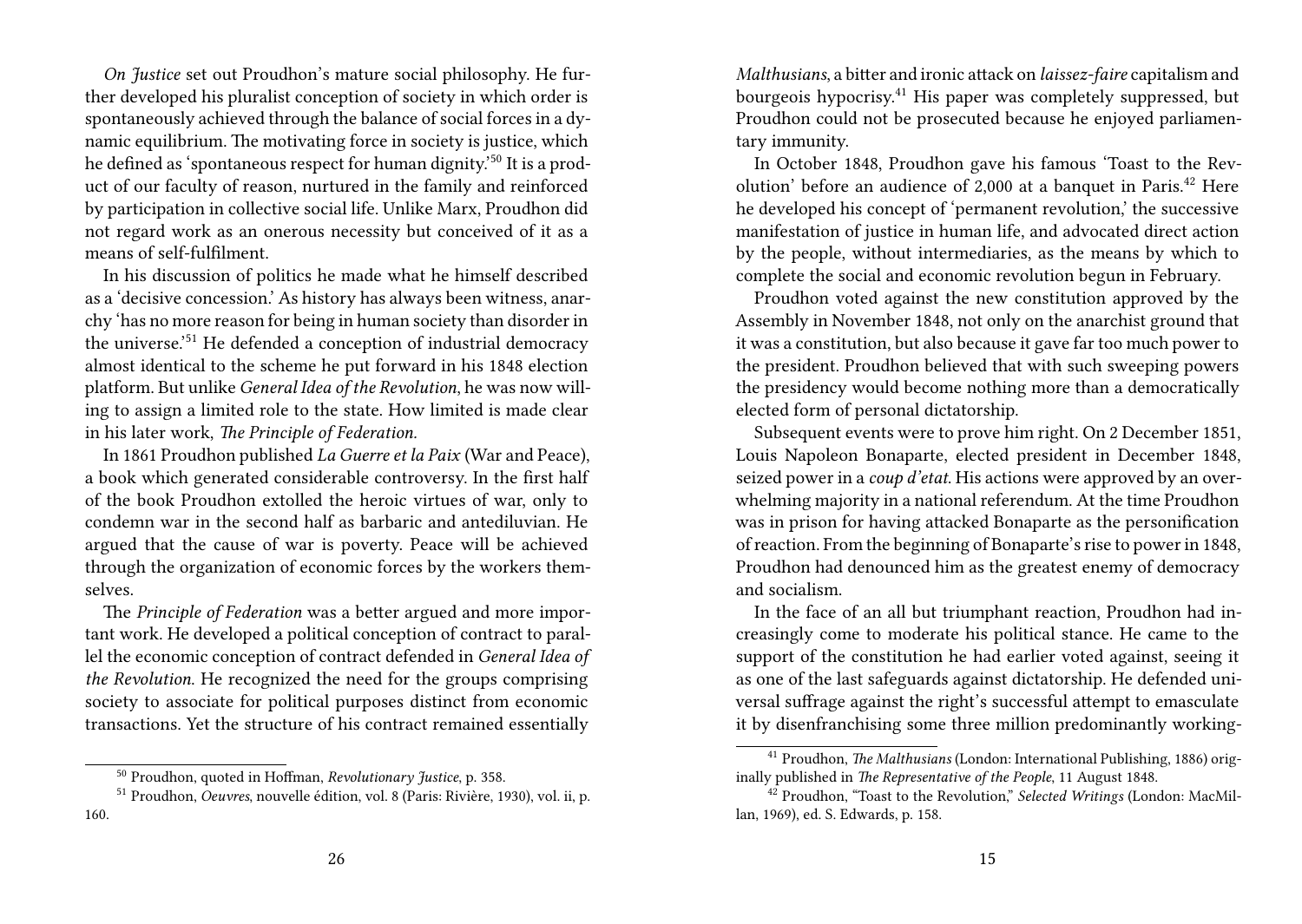class voters. He favoured parliamentarianism over direct action, opposing insurrection as inconsistent with support for the constitution. He forged an electoral alliance with other members of the left and preached reconciliation of classes. He made compromise after compromise, all to no avail as the juggernaut of reaction proceeded to crush any gains made by the workers in the February Revolution.

Proudhon's own pet project for reform, the Bank of the People, ended in failure. Unable to obtain the sponsorship of the government, Proudhon sought the necessary funds through voluntary subscription, a method which at least had the advantage of being more consistent with his self-avowed anarchism. Seriously under capitalized, the Bank was liquidated by Proudhon after his conviction for sedition in March 1849, ostensibly to prevent it from falling into the hands of the authorities.

Proudhon began serving his three-year prison sentence in June 1849, after having been betrayed to the police by an informer. His term of imprisonment was to be intellectually very productive. He wrote his classic analysis of the 1848 Revolution, *Confessions of a Revolutionary*, and continued to contribute to various newspapers under his personal direction, enabling him to engage in a running polemic with his political opponents, despite his imprisonment. In October 1850, his last surviving paper was suppressed.

It is against this background that *General Idea of the Revolution* must be read. It is very much a product of its time, dealing with the pressing issues of Proudhon's own day. Although it is dedicated to the bourgeoisie ('business men' in Robinson's translation), it is as much directed to Proudhon's fellow revolutionaries as to anyone else. Published in July 1851, it quickly sold out its first edition of 3,000 copies. A second edition was printed that August. Proudhon had almost a year of his prison sentence left to serve.

There are a number of important themes running through the book. The dedication to the bourgeoisie reiterates Proudhon's concern with the reconciliation of classes. It also illustrates his aversocialism, a libertarian alternative to both capitalism and state socialism. Ironically, the most interesting work in this area is now being done by Marxist revisionists. While accepting Marx's critique of capitalism, they have rejected his communist ideal as economically unsound and politically authoritarian, a view shared by Proudhon.

Following the publication of *General Idea of the Revolution* the political situation in France continued to deteriorate, culminating in Louis Napoleon Bonaparte's *coup d'etat* of 2 December 1851. Proudhon was shocked by the *coup* and outraged by the brutality with which the army crushed what little resistance there was. He was deeply disheartened by the lack of resolute opposition and appalled by the overwhelming public support for the *coup* in the referendum of 21 December 1851.

Proudhon himself later tried to come to terms with the *coup* by attempting to enlist Bonaparte in the cause of the social revolution. In *The Social Revolution Demonstrated by the Coup d'Etat of the Second of December*, published in July 1852 shortly after his release from prison, Proudhon called on Bonaparte to continue the work of the revolution.<sup>49</sup> Needless to say, his calls went unanswered. The book succeeded only in tarnishing Proudhon's reputation as a socialist and a revolutionary.

The 1850s were a difficult time for Proudhon. He was ostracized by the left and the right. Publishers spurned him, afraid to print his works. He was denied permission to bring out a new journal. His books were banned and he was forced to publish anonymously. In 1858 his massive philosophical work, *De la Justice dans la Révolution et dans l'Eglise* (On Justice in the Revolution and the Church), was condemned by the authorities as an attack on the family, religion, law and morality. To escape a three-year prison sentence he fled to Belgium, where he remained until 1862.

<sup>49</sup> Extensive selections from *The Social Revolution* are reproduced in *December 2, 1851: Contemporary Writings on the Coup d'Etat of Louis Napoleon*, ed. John B. Halsted (New York: Anchor Books, 1972), pp. 236–310.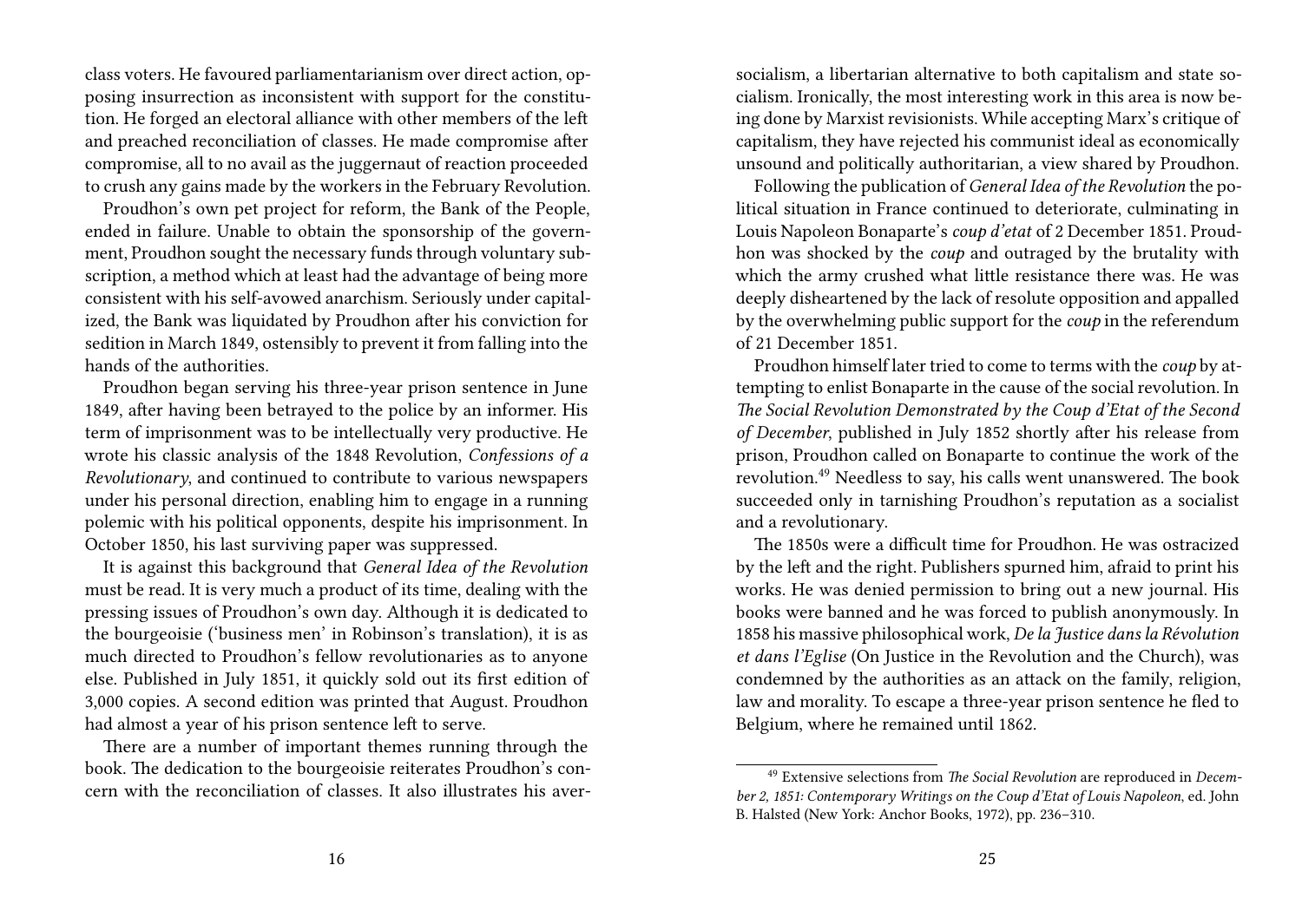between capitalist and worker enables the capitalist to obtain the benefit of the worker's labour by paying only a portion of its value.

This argument rests upon a confusion between economic value and moral desert. From the idea that labour is the ultimate source of economic value Proudhon infers that all workers are morally entitled to the full product of their labour. But if the instruments of production, the means of distribution and exchange and the capacity for labour itself are all the collective product of society, as Proudhon believes, then it is impossible to assign a particular value to one worker's contribution without relying on some arbitrary measurement, such as market price, which only remotely reflects the level of care, skill and effort that the worker has actually contributed.

Enterprises more favourably situated in relation to markets and resources enjoy a competitive advantage. But these advantages are not the sort which are capable of being evenly distributed. Not everyone can have an optimal location, but those who do will enjoy much greater success. The result will be further inequality and social stratification.

To avoid this sort of problem Proudhon suggests, in relation to agriculture, that a portion of land rent be paid into a central fund from which to make equalization payments to compensate farmers with less favourably situated or less fertile land. One can imagine a similar scheme for industrial enterprises. Unfortunately, the result would be to encourage the inefficient use of economic resources.

Proudhon's attempt to meld capitalist market mechanisms with socialist economics is beset with seemingly insuperable difficulties. Yet, flawed as Proudhon's economic proposals may be, the general idea underlying them cannot be dismissed out of hand. Proudhon's central insight is that there can be 'exchange without exploitation.'<sup>48</sup> Today he can be seen as one of the originators of market

p. 320.

sion to violent revolution. By winning over the bourgeoisie to the revolutionary cause, Proudhon hoped to avoid further bloodshed.

One of his central arguments is that not only is there sufficient reason for revolution, it is virtually an historical necessity. To refuse to embrace the revolution would be as futile as it would be reprehensible. Attempts to halt the progress of the revolution only succeed in making the revolution more conscious of itself. Proudhon portrays the forces of reaction as having to resort to more and more desperate and brutal measures as they vainly attempt to forestall the revolutionary triumph. One cannot help but think that this is as much intended to inspire dispirited revolutionaries after a long string of defeats as it is supposed to be a warning to the bourgeoisie.

Proudhon is especially concerned to persuade his fellow revolutionaries to embrace the cause of the social revolution. He repeatedly emphasizes the underlying economic basis of current unrest. It is the exploitative and chaotic capitalist system which makes government necessary. The task for revolutionaries, therefore, is not to overthrow the existing political order but to transform the economic basis of society. Once that is done, government, which Proudhon regards as nothing more than an authoritarian imposition, will have been rendered superfluous.

Despite looking to governmental institutions to initiate the necessary economic reforms, Proudhon can still claim to be an anarchist because the ultimate result will be the dissolution of government in the rational economic organization of society. Whether this economic organization is not itself a form of government is a question to which we shall return.

Although Proudhon does not flinch from soliciting government assistance in achieving economic change, his overall revolutionary programme is decidedly democratic, anti-authoritarian and decentralist. He again advocates that the Bank of France be transformed into a Bank of Exchange, but insists, as before, that it be turned into a self-governing democratic institution instead of being converted into a state-owned and controlled monopoly. Similarly, he

<sup>48</sup> The expression is taken from Stanley Moore, *Marx on the Choice Between Socialism and Communism* (Cambridge, Mass.: Harvard University Press, 1980).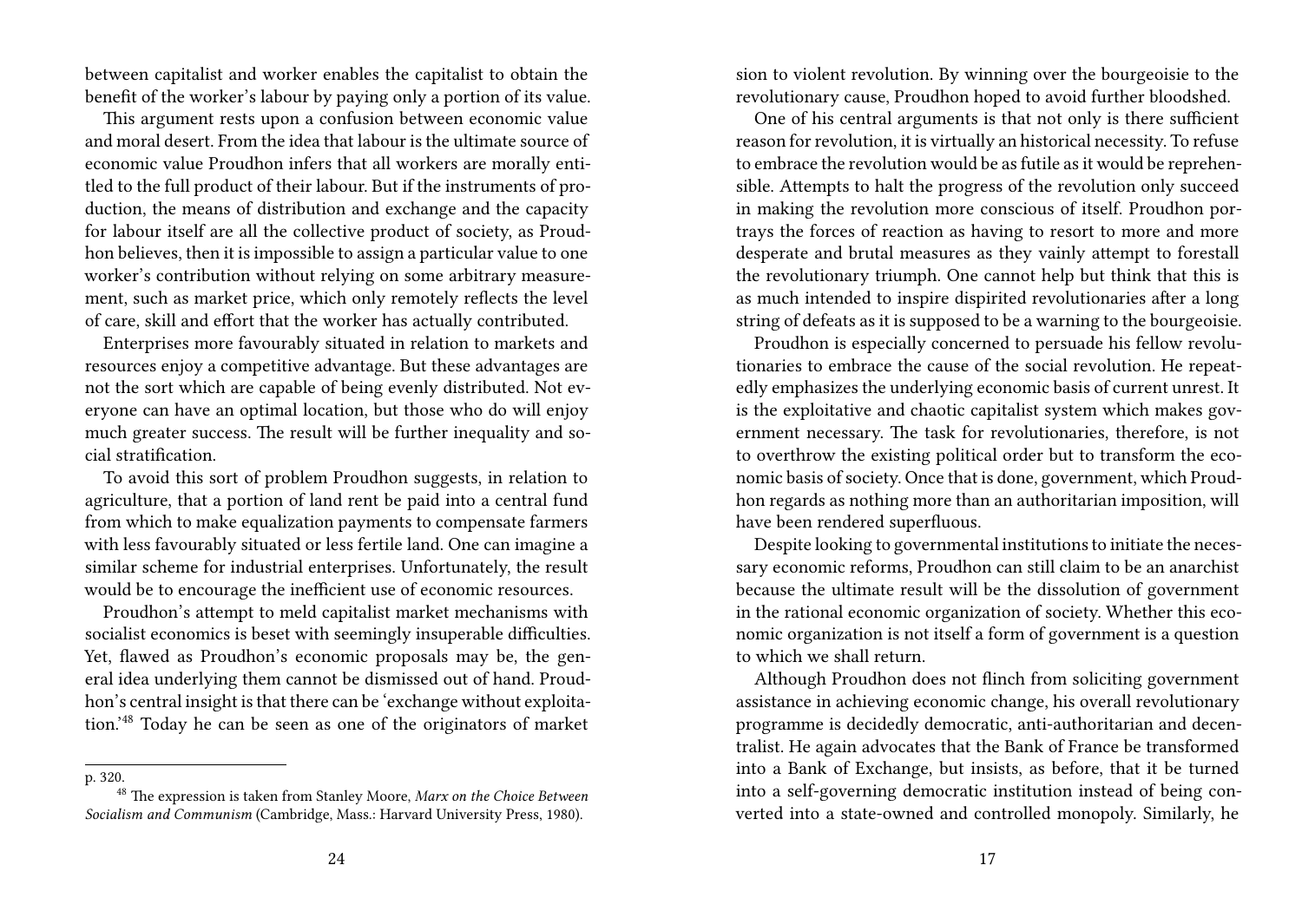proposes that public works, railways and large-scale industrial enterprises be turned over to the workers themselves to be managed and controlled by their own democratic associations. He conceives of the future socialist society as being composed of a variety of selfgoverning, directly democratic organizations, from the township to the teachers' college, with no central authority above them.

But it is a society from which competition, the division of labour and private property will not have been eliminated. Proudhon believed that once wealth is equalized and free credit made available, competition will have only beneficial effects. With the elimination of rent, interest and other forms of unearned income, property will provide the basis for independence and prosperity instead of exploitation and poverty. The deleterious effects of the division of labour can be avoided through polytechnical training and the rotation of jobs within industrial enterprises.

Central to Proudhon's economic scheme is his concept of equivalent exchange. Tied to this notion of equivalent exchange is his idea of contract. Individual contracts of equivalent exchange, freely entered into, are to replace all governmental institutions and coercive ties. Only those obligations which the individual himself has freely assumed have any binding force.

There are three elements of Proudhon's contractarian socialism which are especially problematic: competition, free credit and equivalent exchange itself. Proudhon favours competition because he thinks it is necessary to promote economic efficiency and to determine economic value. But with credit freely available, inefficient enterprises can continually borrow money to underwrite their losses. The result is the opposite of what Proudhon intended: subsidization of inefficient enterprises, misallocation and waste of resources, and rampant inflation.

Alternatively, the Bank of Exchange can refuse to provide any further credit to unprofitable enterprises, in which case they will go bankrupt. But this will undermine confidence in the Bank which depends on the solvency of its members.<sup>47</sup> The Bank's notes will depreciate in value and prices will increase — again, the opposite of what Proudhon intended. If the Bank raises interest rates to cover its bad debts or otherwise restricts the circulation of bank notes, more businesses will fail. Inequality will result as some workers succeed while others do not, threatening freedom of contract and social stability.

Proudhon's economic system depends on two things difficult to achieve in a competitive economy: general solvency and perfect coordination of supply and demand. He believed the latter could be achieved through the use of modern communications technology (in his day, telegraphs). With guaranteed markets for goods, Proudhon thought, few if any enterprises would fail. The rational coordination of economic forces will nullify the negative effects of competition. There is an uneasy tension, if not contradiction, between Proudhon's faith in rational economic organization and his reliance on market mechanisms of competition and exchange.

Proudhon's commitment to equivalent exchange is based upon his analysis of inequality and exploitation. The unequal relationship

<sup>43</sup> *General Idea of the Revolution*, p. 294: "To be GOVERNED is to be kept in sight, inspected, spied upon, directed, law-driven, numbered, enrolled, indoctrinated, preached at, controlled, estimated, valued, censured, commanded, by creatures who have neither the right, nor the wisdom, nor the virtue to do so… To be GOVERNED is to be at every operation, at every transaction, noted, registered, enrolled, taxed, stamped, measured, numbered, assessed, licensed, authorized, admonished, forbidden, reformed, corrected, punished. It is, under pretext of public utility, and in the name of the general interest, to be placed under contribution, trained, ransomed, exploited, monopolized, extorted, squeezed, mystified, robbed; then at the slightest resistance, the first word of complaint, to be repressed, fined, despised, harassed, tracked, abused, clubbed, disarmed, choked, imprisoned, judged, condemned, shot, deported, sacrificed, sold, betrayed; and, to crown all, mocked, ridiculed, outraged, dishonoured. That is government; that is its justice; that is its morality."

<sup>47</sup> See Charles Gide and Charles Rist, *A History of Economic Doctrines: From the Time of the Physiocrats to the Present Day*, 2nd edition (London: Harrap, 1948),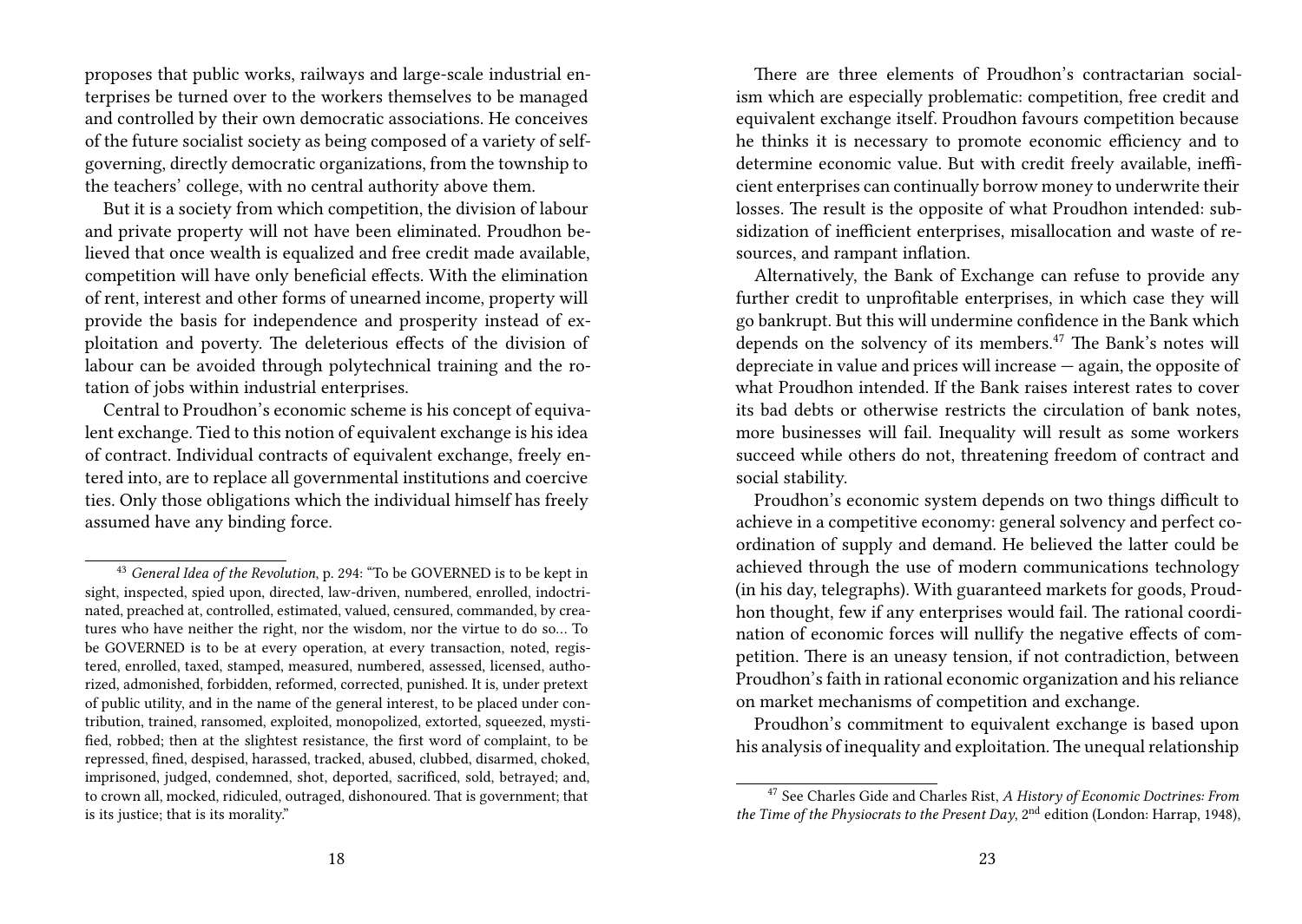due to the strictly voluntary nature of its organization. Dissatisfied or dissident members will be free to form their own associations or to join one of any number of other groups for which they may have a greater affinity. Even those who find it difficult to work with others will have every opportunity to provide for themselves, with credit freely available and open markets for the exchange of their goods. The individual will be free in both the political and the economic sense, in accordance with Proudhon's anarchist ideal. This is not a 'no government' system, strictly speaking, but a pluralist system of self-government without the state.

In contrast, a capitalist society with a form of representative government offers the worker neither political nor economic freedom. Workers are politically free only to vote periodically to elect someone to rule over them and to sanction their exploitation. Regardless of whom they vote for or whether they vote at all, they are not free to refuse the jurisdiction and authority of the government. Membership in this 'association' is compulsory and obedience is enforced by coercive laws. Similarly, the worker is economically free only to accept exploitative contracts of employment in exchange for the means of subsistence. Workers must forfeit their autonomy and promise obedience or face misery and starvation. In Proudhon's view, contracts which result in the exploitation and subservience of one of the parties are void and unenforceable.

For a contract to be valid, each party to the contract must be free and equal to the other. If the parties are not equal, the stronger party will be able to exploit the weakness of the other party and to obtain unfair advantages. The only sort of contract compatible with each party's substantive freedom and equality is one which imposes reciprocal obligations and which is equally beneficial to both parties. Proudhon's notion of contract necessarily implies the notion of equivalent exchange. The validity of his contractarian conception of anarchism depends therefore on the validity of his economic proposals.

Throughout the book Proudhon insists on the counter revolutionary nature of all government. He denounces Rousseau's social contract as an iniquitous fraud. In true anarchist fashion he calls for the immediate abolition of the legal system, denounces prisons as 'dens of violence,' and rails against religion as the eternal source of slavery and exploitation. His attack on authority reaches its peak in his justly celebrated diatribe against government found in the Epilogue.<sup>43</sup> He concludes by calling for an all-embracing world revolution

The reader should not be surprised if he or she is left feeling somewhat stunned and bewildered. This is a book full of gaps, ambiguities and outright contradiction. Notwithstanding Proudhon's anarchist pretensions, is not the system of industrial organization that he proposes in place of the state itself a form of government? How plausible is his claim that a socialist system can retain elements of a competitive market economy without this leading to inequality and exploitation? Is free credit a viable proposal or a false panacea? Is the concept of equivalent exchange coherent and workable?

Proudhon's claim to have eliminated government rests on his contractarian conception of socialism. In place of law and authority there will be contracts of equivalent exchange freely entered into both by individuals and by the groups to which they belong.

Yet throughout *General Idea of the Revolution* Proudhon suggests that these groups be controlled and managed by their members on a democratic basis. Even if we assume that the elected officials of these organizations are confined to strictly administrative functions — Proudhon is unclear on this — policy decisions will clearly be made on the basis of majority vote.

The minority will then be faced with the dilemma of accepting the will of the majority, resigning from the group or obstructing the implementation of the majority decision. The majority will be faced with the dilemma of compelling dissidents to obey the majority will, expelling them from the group or declining to implement the majority's own decision. Neither dilemma can be resolved by